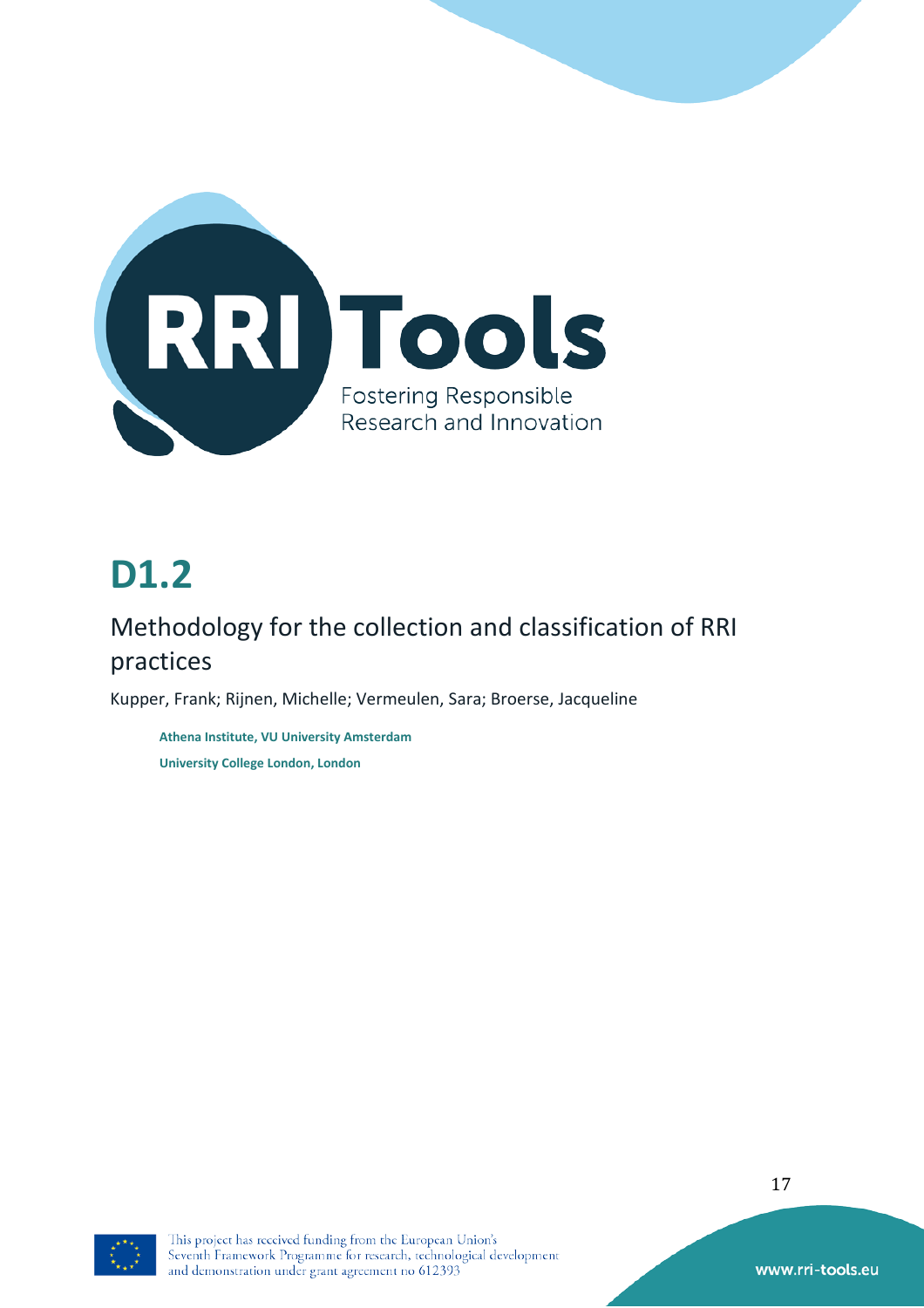## **Document description**

<span id="page-1-0"></span>

| <b>Document Name</b> | Methodology for the collection, classification and evaluation |
|----------------------|---------------------------------------------------------------|
|                      | of RRI practices                                              |
|                      |                                                               |
| Document ID          | D <sub>1.2</sub>                                              |
|                      |                                                               |
| <b>Revision</b>      | 1.2                                                           |
|                      |                                                               |
| <b>Revision Date</b> | 01-07-2014                                                    |
|                      |                                                               |
| Author(s)            | Kupper, Frank; Rijnen, Michelle; Vermeulen, Sara; Broerse,    |
|                      | Jacqueline                                                    |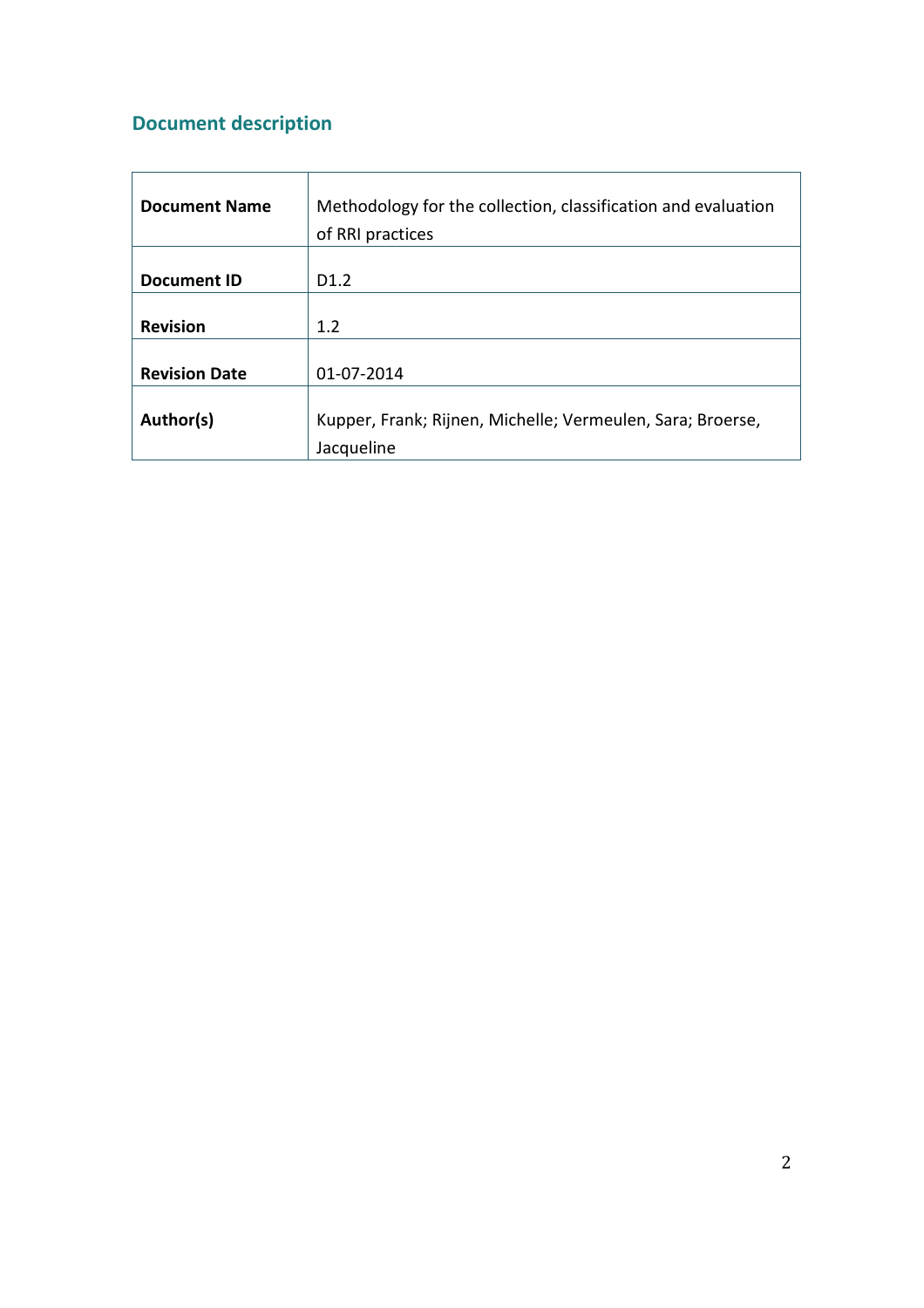## **Table of Contents**

| 1.                                                                  |  |
|---------------------------------------------------------------------|--|
| 2.                                                                  |  |
| 3.                                                                  |  |
| 3.1.                                                                |  |
| 3.1.1.                                                              |  |
| An RRI practice includes both research and innovation  12<br>3.1.2. |  |
| 3.1.3.                                                              |  |
| 3.2.                                                                |  |
| 3.3.                                                                |  |
| 4.                                                                  |  |
| 4.1.                                                                |  |
| 4.2.                                                                |  |
| 4.3.                                                                |  |
| 5.                                                                  |  |
| 6.                                                                  |  |
|                                                                     |  |
|                                                                     |  |
|                                                                     |  |
|                                                                     |  |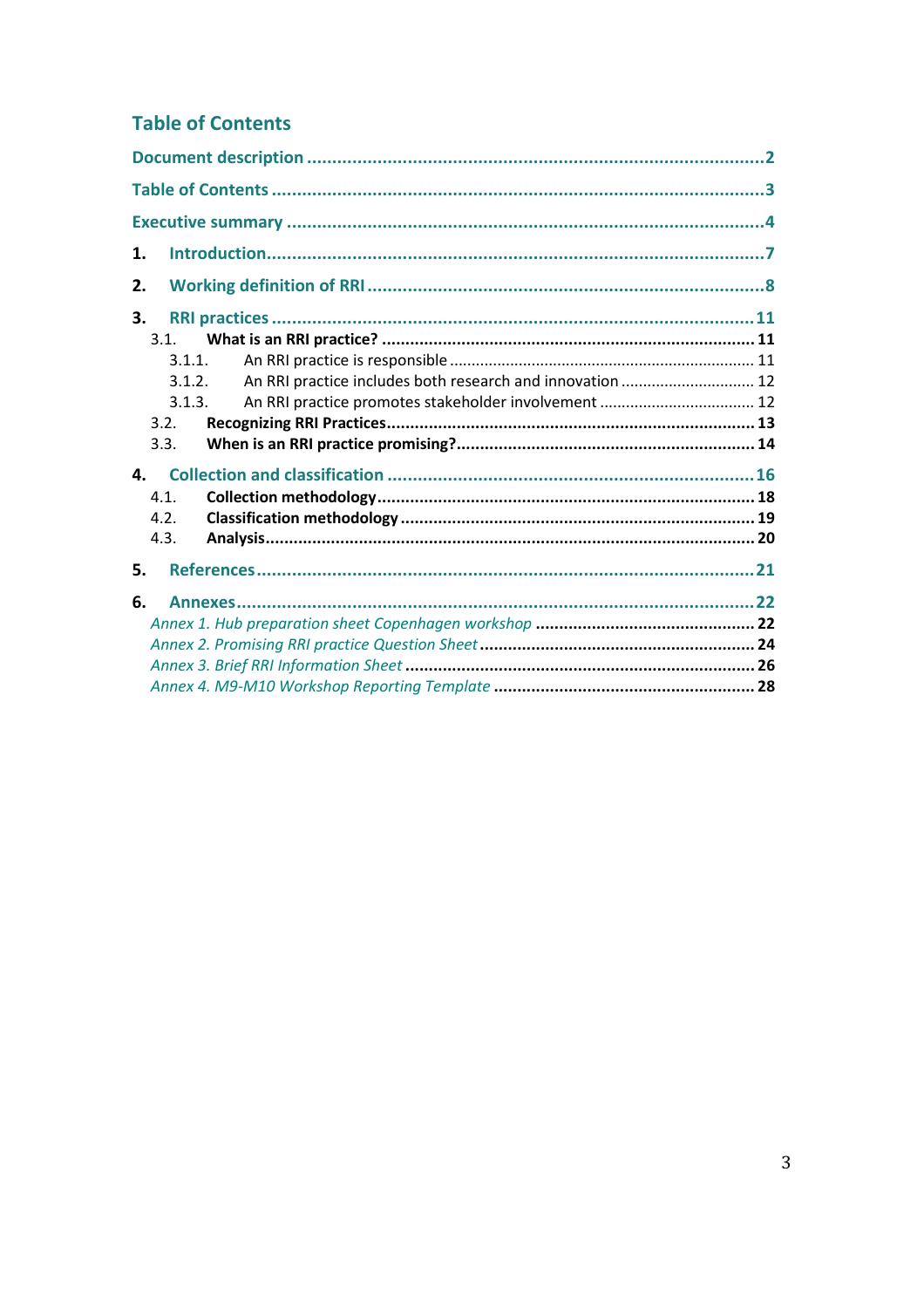## **Executive summary**

## **Aim of document**

The aim of this document is to outline a methodology that enables the collection and classification of Responsible Research and Innovation (RRI) promising practices within the RRI Tools project. The methodology shall be used by the Hubs during the second half of the first year of the project to collect promising practices of RRI in various regions of Europe. This collection of RRI practices will be compiled in an extensive database that will be analysed by the Athena Institute – VU University – and University College London. The analysis will lead to a list of criteria that should be met in order for a promising practice to become considered a good, or even best, practice. A range of Good Practice Standards can be drawn from these criteria, which will be used to guide stakeholders in making good practices in RRI a reality. Also, these Good Practice Standards will lead to an evaluation methodology and RRI tools.

## **Working definition**

Responsible Research and Innovation is a dynamic, iterative process by which all stakeholders involved in the R&I practice become mutually responsive to each other and share responsibility regarding the RRI outcomes and process requirements. In our conceptualization, the outcomes of RRI are divided in three categories:

- learning outcomes; engaged publics, responsible actors, and responsible institutions);
- outcomes that relate to (the system of) R&I itself (ethically acceptable, sustainable and socially desirable outcomes);
- outcomes that address societal challenges of RRI (referring to each of the Grand Challenges).

In order to achieve the outcomes as described above, the R&I process has to be conducted according to seven process requirements, which we adjusted in four clusters:

- diversity and inclusion;
- openness and transparency;
- anticipation and reflexivity;
- responsiveness and adaptive change.

## **RRI promising practices**

To make the translation from the theoretical notions of RRI to practical RRI standards and tools, the RRI Tools project will look at existing practices that might already exert some key features of our RRI working definition. Future R&I practices can learn from steps that have already been made in cases that are specific and at the same time address general and realworld problems of RRI. It is probably too early to find evidence-based (or best) practices that could be transformed into RRI standards, as RRI is a diverse and relatively new concept. Therefore, we aim to gather 'promising practices'; practices that work in that particular context and have the potential to be effective in other contexts as well.

In our view promising RRI practices should be responsible, link to both research and innovation, and promote stakeholder involvement. Although some promising practices may not meet all process requirements and outcomes as formulated in our definition, they can still help us formulate good RRI practice standards for the aspects they excel in or provide us with examples of how the interplay between outcomes and process requirements takes place in practice. Furthermore, the policy agendas (ethics, governance, public engagement, open access, science education, and gender) may be used as a heuristic to find promising practices.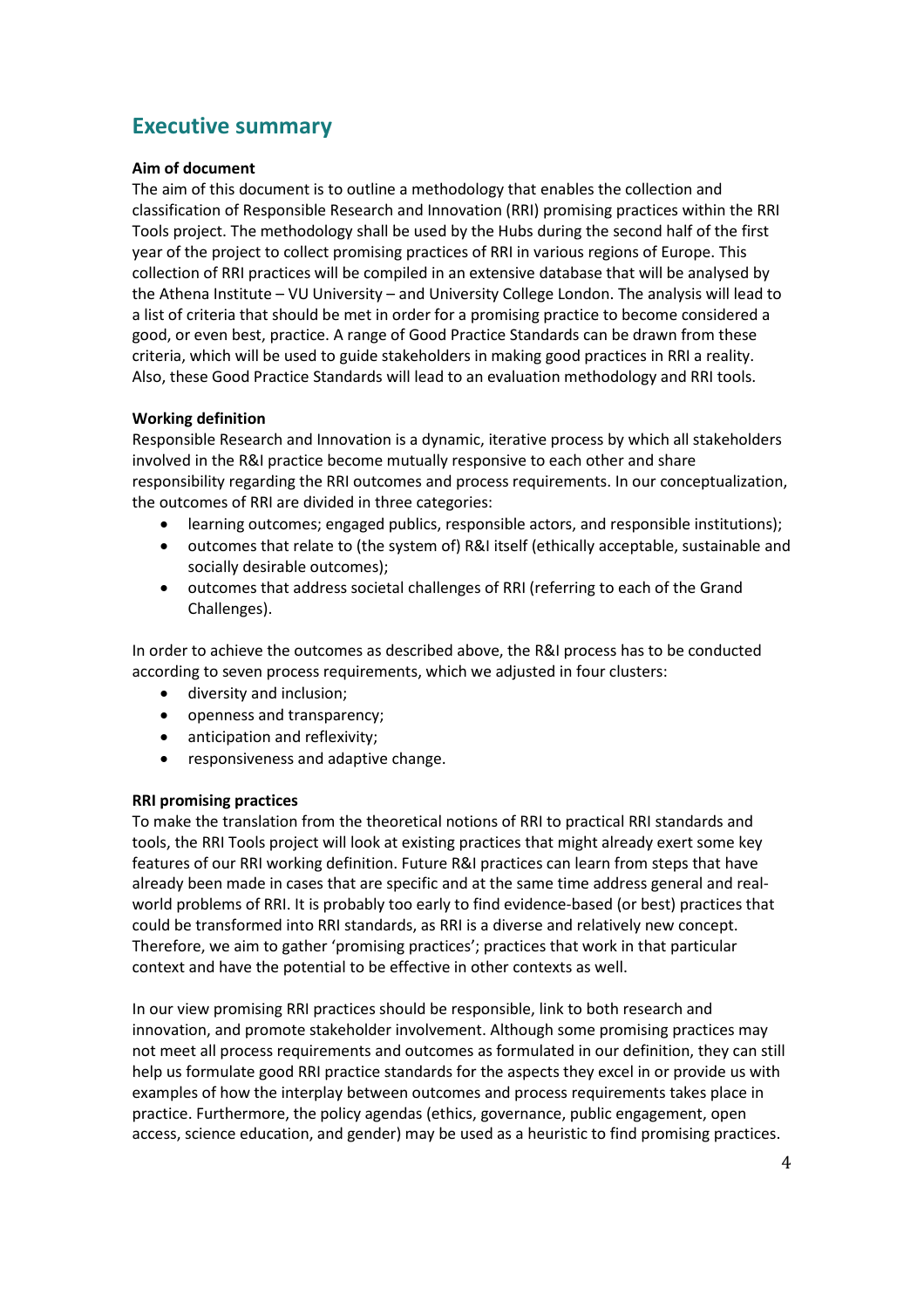The six policy agendas each have their own RRI potential and as such will have their own R&I practices to look for. Practices could be tools, projects, programmes, or organisations, and could be found in one's local and regional surroundings but could also be of international proportion.

We purposefully keep the search for RRI promising practices as broad as possible, because we do not want to risk excluding possible valuable practices by putting up fixed frames beforehand. Still, we advise to look for practices of which information is detailed and easily accessible as it will enrich the results of the analysis.

## **Collection and classification methodology**

We developed a methodology that enables the collection and classification of RRI promising practices in order to provide a catalogue of Good Practice Standards in RRI (D1.4 in DoW). To classify the promising RRI practices collected by the Hub members and stakeholders, the Hubs will gather as much information about promising RRI practices as possible. The method we developed consists of four steps and uses two instruments (months of the project in brackets).

## *Collection*

## 1. Hubs desk study (M7-M10)

During M7-M10, Hubs will search for promising practices. The Question sheet (Annex 2) was developed to assist Hubs in gathering and reporting these practices. For each found practice Hubs shall fill in both part A and part B.

## 2. Stakeholders Consultation Workshops (M9-M10)

- a. As preparation for the workshop, Hubs will send an Information Package to the participating stakeholders containing:
	- Brief RRI Information Sheet (Annex 3)
	- Part A of the Question Sheet (Annex 2, page 1)
- b. Hubs will conduct the M9-M[1](#page-1-0)0 Workshop using the workshop Manual<sup>1</sup>, for which they received training in Copenhagen. The Manual includes:
	- the script of the workshop
	- the corresponding PowerPoint presentation
	- the promising practices Question Sheet part B (Annex 2, page 2)
		- a list of necessities

Part B of the Question Sheet will be answered during this workshop and, when incomplete, finished by the Hubs.

## *Classification*

3. Questionnaire for promising practices (M10-M11)

Hubs will send all filled in Question Sheets (Annex 2) to Athena Institute and pre-select the 10 most promising practices. Together with the Athena Institute, Hubs wel select 5 to 8 practices for which they will fill in an online Questionnaire<sup>[2](#page-4-0)</sup>.

<sup>&</sup>lt;sup>1</sup> As this section was a result of the feedback given by the Hub coordinators during the Copenhagen *workshop (26-27th June 2014), it could not be added to the Annex section before the deliverable submission date.* 

<span id="page-4-1"></span><span id="page-4-0"></span><sup>2</sup> *As this questionnaire has received important feedback by the Hub coordinators during the Copenhagen workshop (26-27th June 2014), it could not be completed before the deliverable submission date.*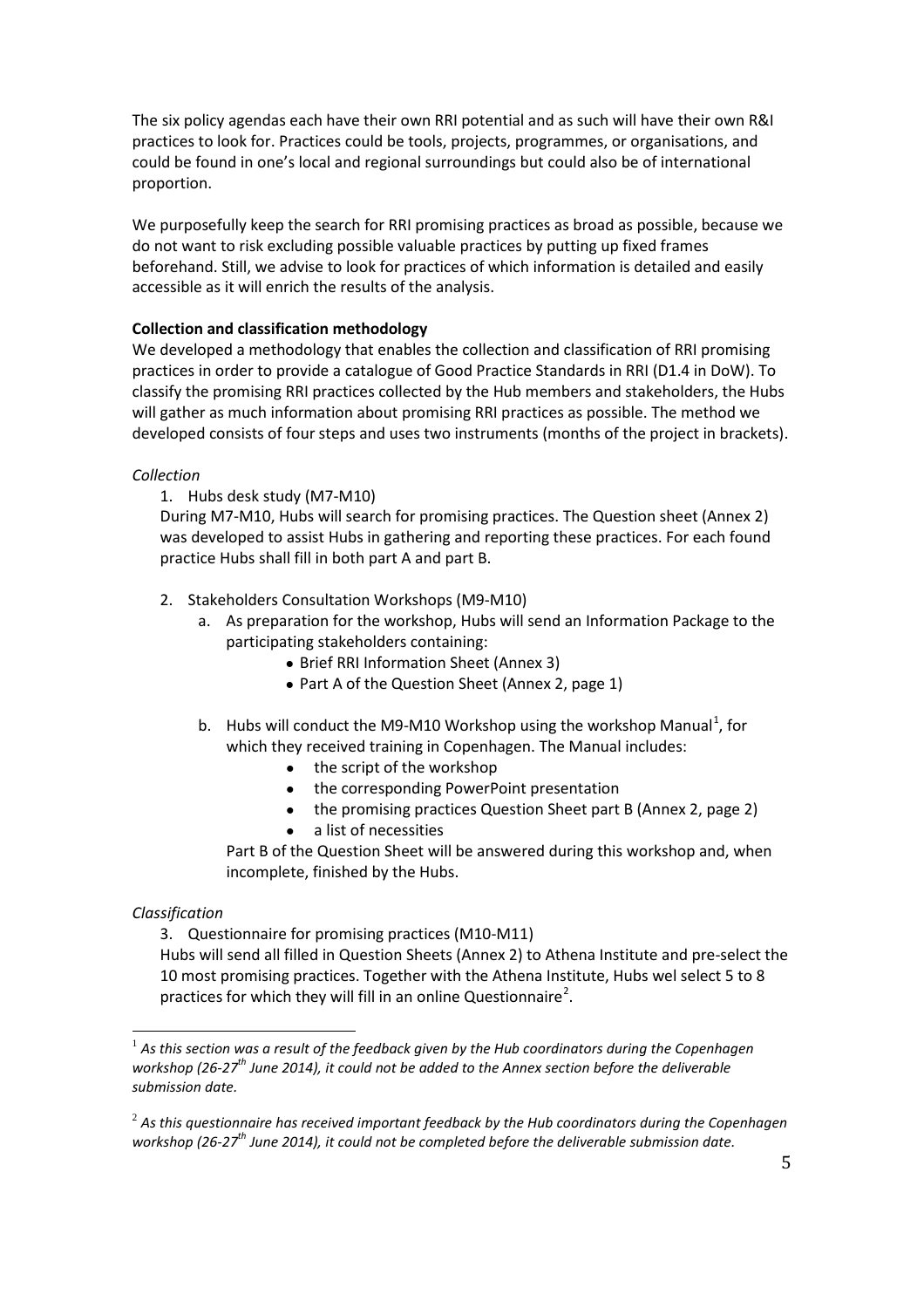## *Analysis*

## *4. Analysis of data (M11-M12)*

The Hub coordinators are asked to report all data regarding the collection and classification of promising practices to Athena Institute. The data will be analysed by Athena Institute in collaboration with University College London. The report consists of three different documents:

- Filled in Question Sheets (Annex 2) for each promising practice that has been put forward by the stakeholders or Hub members (translated into English).
- An extensive summary of the M9-M10 Workshop in English, following the reporting template (Annex 4).
- Filled in Online Questionnaires<sup>2</sup> for the 5 to 8 most promising practices.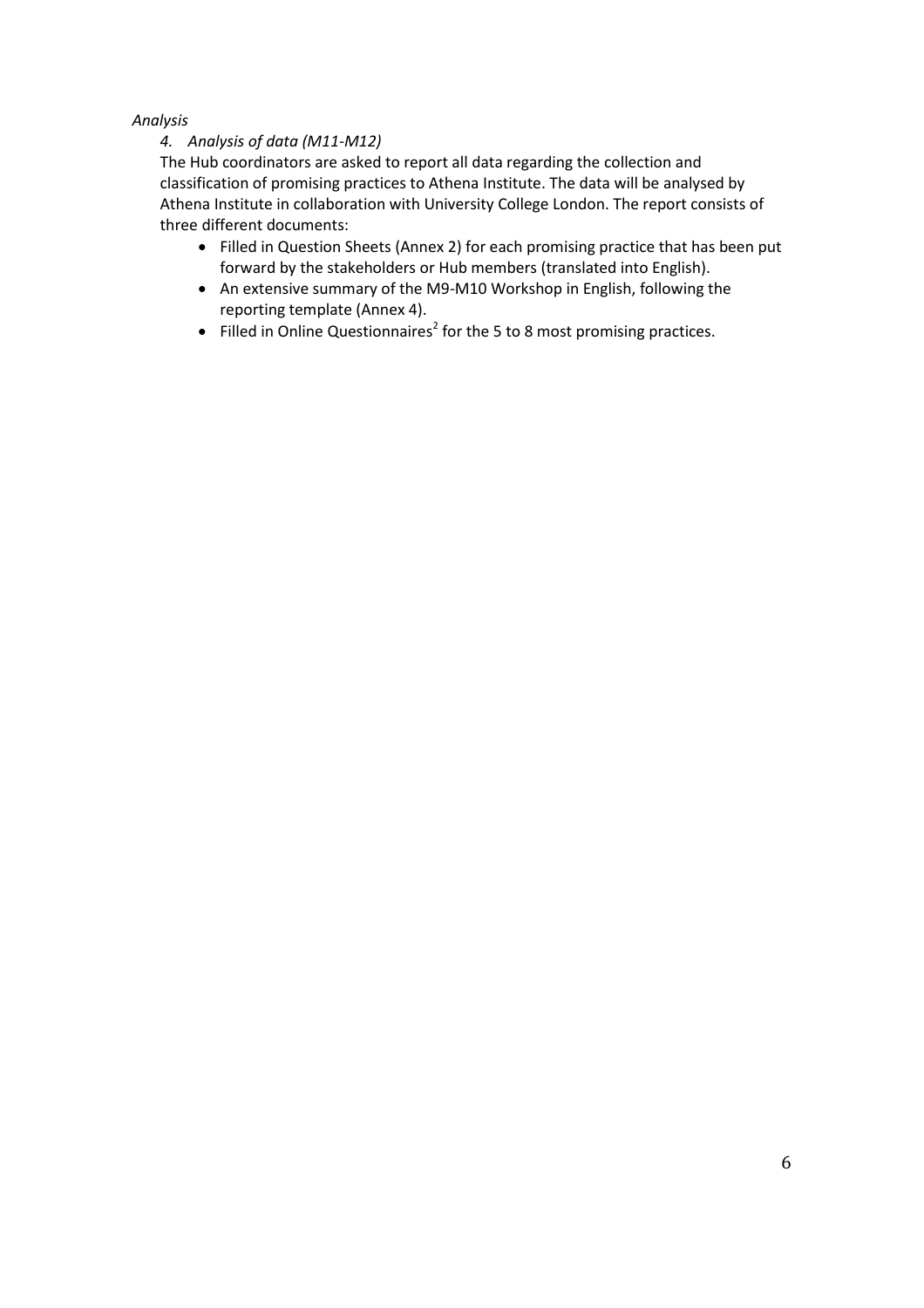## **1. Introduction**

The aim of this document is to outline a methodology that enables the collection and classification of Responsible Research and Innovation (RRI) promising practices. The methodology is to be used in the second half of the first year of the RRI Tools project, resulting in the compilation and analysis of promising practices of RRI in various regions of Europe. This collection of RRI practices should lead to an extensive database that will be analysed and will serve as a foundation to design standards for best RRI practices. Furthermore, the data set will be used to sharpen the RRI working definition and to develop the tools for RRI in Work Package (WP) 3. Additionally, the data set will be a source for scientific publications with regards to conceptualizing and developing tools for RRI.

The data set will lead to a list of criteria that should be met in order for a promising practice to become considered a good, or even best, practice. Consequently, a range of Good Practice Standards (Deliverable D1.4 of the project) can be drawn from this in order to guide stakeholders in making good practice in RRI a reality. Also, these Good Practice Standards will lead to an evaluation methodology and RRI tools.

Alongside the collection of promising RRI practices, the Athena Institute, VU University, will gather all the comments on the working definition and the promising practices from the Hubs. This information will be in English and conveniently categorized. Together with experts from the consortium on the key components, the Athena Institute will have to run their own validation of the Good Practice Standards, and to work on the final working definition.

After the introduction, we present an updated version of the RRI working definition. Based on that definition, the third chapter will explain what an RRI practice is and provide a framework in searching for promising RRI practices by addressing questions such as: what is an RRI practice? And: when is an RRI practice promising? The fourth chapter introduces the methodology for collecting promising RRI practices and it explains the classification methodology. Chapter five concludes by recapitulating which tools will be used for collecting and classifying promising RRI practices and how these tools will be used by the Hubs. It also shows the Hubs how to report on the activities they undertake in collecting and classifying promising RRI practices.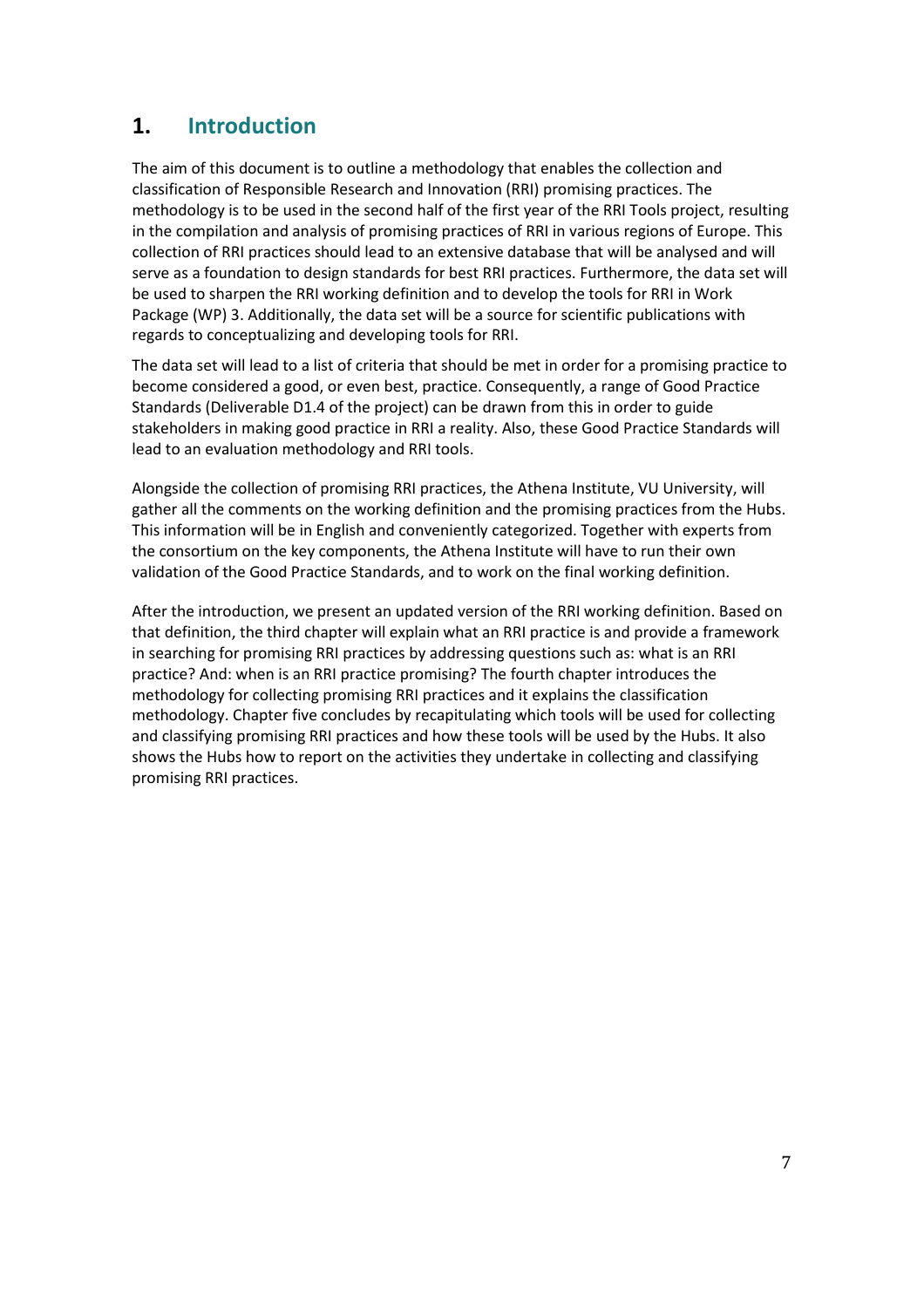## **2. Working definition of RRI**

Developing better research and innovation practices that reflect both excellent science and the incorporation of societal values and needs is increasingly framed as Responsible Research and Innovation. Research and Innovation (R&I) in Europe already aim to contribute directly to the level of prosperity, the well-being of individuals and society in general, and to establish the European Union as a leading knowledge-based economy. But within Horizon 2020 emphasis is also put on *responsible* R&I practices. The variety of concepts that could be labelled as responsible R&I practices is almost as wide as the variety of ideas about how R&I practices can become responsible. But what these notions have in common – more than anything – is their strong ethical component. They all strive to create responsible practices in research and innovation.

RRI can be described as activities aimed to align a wide range of actors and activities involved in research and innovation processes towards desirable and acceptable future outcomes. RRI is about envisioning the future and connecting research and innovation with that future by governing our R&I activities towards ethically acceptable, socially desirable and sustainable outcomes. It is a form of anticipatory governance (Barben et al., 2008; Guston, 2013; Sutcliffe, 2011) in the sense that it aims to ensure positive outcomes of research in the future.

The norms for these outcomes should be sensitive to the pluralistic society we live in and to possible changes in the interpretation of values over time due to either technological or cultural developments. This is an uncertain and unpredictable process that is value-based, allowing for the discussion of purposes and values. Responsibility is then not seen at the level of individuals but in terms of collective and distributed responsibility. Collective responsibility requires active participation of the diverse actors involved in integrated processes of anticipation, reflection and inclusive deliberation that are closely tied to processes of policymaking and decision-making (Owen et al., 2012).

As the focus is increasingly more on responsibility as acceptable outcomes *and* a responsible process (Stilgoe, et al., 2013; von Schomberg, 2007, 2011, 2013), we have developed a working definition of RRI that specifies both outcomes and process requirements. The working definition is the result of literature study and an iterative process with the project partners and experts involved in RRI Tools. Therefore, the working definition is still evolving and will be finalised after analysing the input we will receive from the second and third sphere of stakeholders in the coming months. For now, we propose the following definition:

## *Responsible Research and Innovation is a dynamic, iterative process by which all stakeholders involved in the R&I practice become mutually responsive to each other and share responsibility regarding the outcomes and process requirements, as defined below.*

## *Outcomes*

In the RRI literature, the conceptualization of outcomes of RRI processes has so far been underdeveloped. Apart from abstract notions such as 'sustainability', 'responsibility' and 'solution to grand challenges', little work has been made so far of defining what that means in the RRI context. Nevertheless, we have developed a preliminary thematic categorization of RRI outcomes. In our conceptualization, the outcomes of RRI are divided in three categories. We distinguish between the: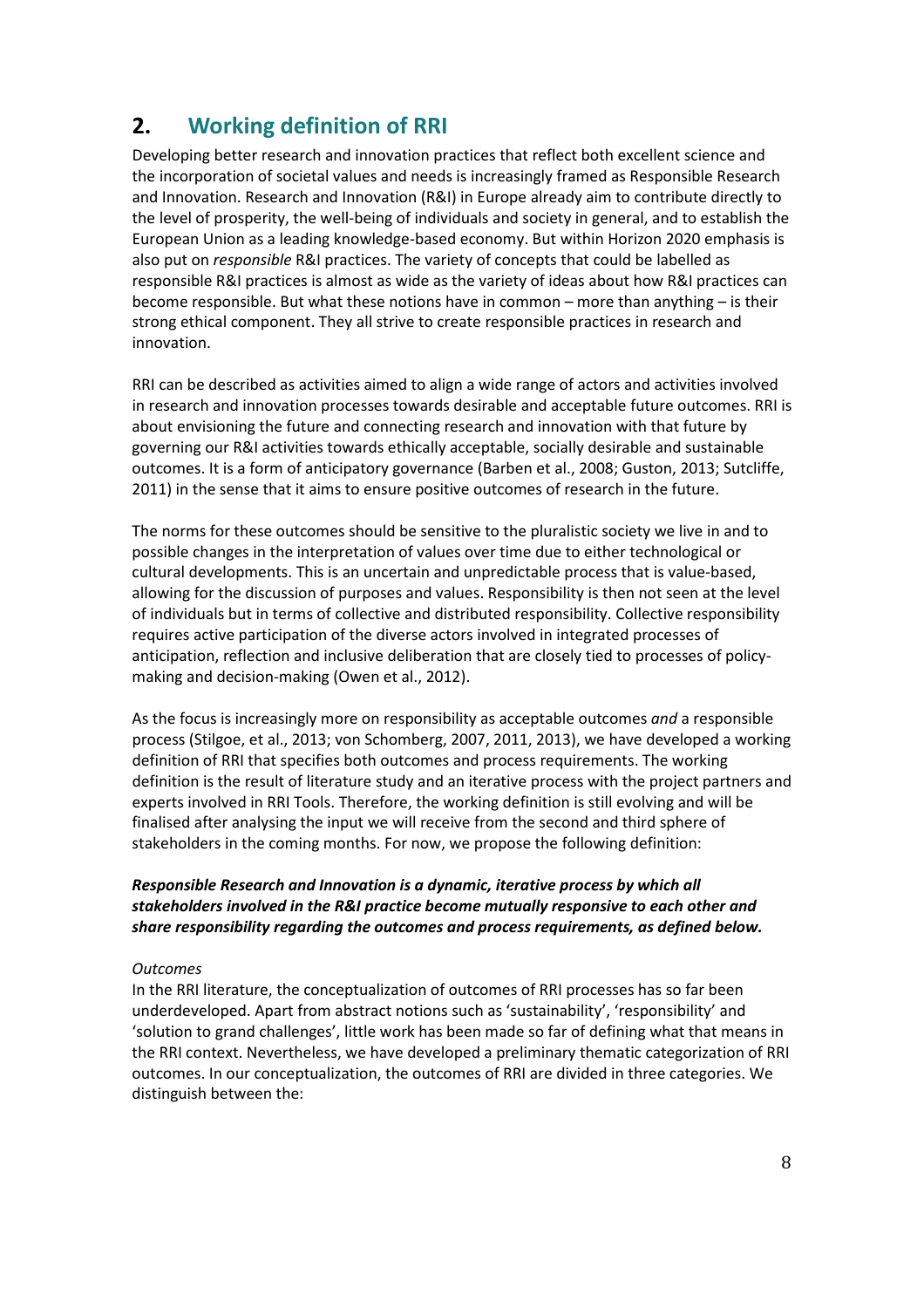- learning outcomes of the actors and institutions involved,
- the outcomes that relate to (the system of) R&I itself, and
- the outcomes that address societal challenges of RRI.

### 1. Learning outcomes

Learning outcomes are composed of *engaged publics, responsible actors, and responsible institutions*. Firstly, citizens should be empowered with the appropriate skills to be involved in deliberative processes of anticipation and reflection, policy and decision making, which RRI demands. To facilitate the process towards scientific citizenship, it is equally important to actively engage citizens in science and to embed outcomes of this engagement in decisionmaking processes. Secondly, RRI should lead to responsible actors across the whole range of our socio-technical systems (e.g. scientists and policy makers, NGOs, CSOs, businesses and innovators). Responsibility needs to become a way of being that is reflexive –learning about routines, behavior, underlying values and assumptions (Schön & Rein, 1994) –, and that is responsive and adaptive – creating an open mind to the values and perspectives of others and the capacity for adaptive change. Thirdly, structures and organisations in which these actors function should create opportunity for and should provide support to actors to be responsible, ensuring that RRI becomes (and remains) a solid and continuous reality.

## 2. R&I outcomes

RRI practices should strive for *ethically acceptable, sustainable and socially desirable outcomes*. As for ethically acceptable outcomes, the Treaty on European Union provides us with commonly shared values within the European society that R&I practices need to comply with. Living in a pluralistic society, values and norms that are important for *responsible*  research and innovation should be specified through deliberation and interaction between stakeholders. Sustainable development is explained as meeting the needs of present generations without jeopardizing the ability of generations to come to meet their own needs (The Council of the European Union, 2006). To do so, we need to find solutions for our current unsustainable way of living. Thirdly, science and innovation should become more responsive to real-felt social needs, concerns, ambitions and interests and strive for socially desirable outcomes. Solutions are found in opening up science through continuous meaningful deliberation with societal actors (Broerse et al., 2010). In the end, the incorporation of societal voices in R&I will lead to relevant applications of science.

## 3. Solutions to societal challenges

The European Commission has formulated seven 'Grand Challenges' and underlines the importance of these challenges by viewing them as one of the three main pillars of the Horizon 2020 programme. In order to be indicated as responsible, R&I endeavours should contribute to finding solutions for these societal challenges, which are:

- Health, demographic change and wellbeing;
- Food security, sustainable agriculture and forestry, marine and maritime and inland water research and the bio-economy;
- Secure, clean and efficient energy;
- Smart, green and integrated transport;
- Climate action, environment, resource efficiency and raw materials;
- Europe in a changing world inclusive, innovative and reflective societies;
- Secure societies protecting freedom and security of Europe and its citizens.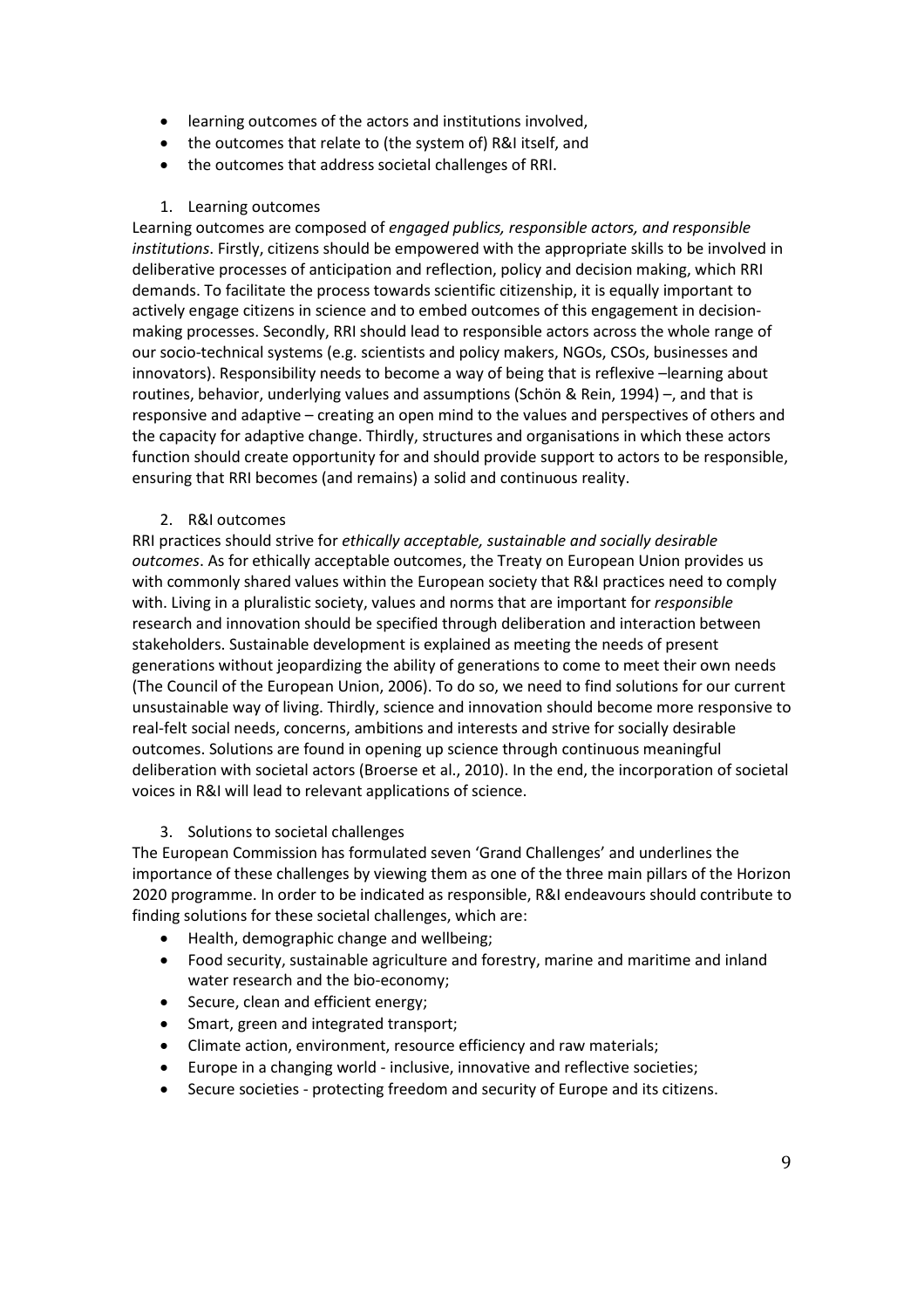### *Process requirements*

In order to achieve the outcomes as described above, the R&I process has to be conducted according to certain process requirements. The outcomes, when operationalised in objectives, can then function as a guiding vision. This in itself is an *anticipatory* approach, and should furthermore be *diverse* and *inclusive*, *open* and *transparent*, *reflexive*, *responsive* and *sensitive to adaptive change*. In the working definition we have described these aspects as process requirements. Based on this description and the input we received at the Barcelona workshop (April 2014), we adjusted the seven process requirements in four clusters. We briefly explain the process requirements and clusters.

## 1. Diversity & inclusion

Diverse and inclusive RRI processes should call for the involvement of a wide range of stakeholders in the early development of science and technology to broaden and diversify the sources of expertise and perspectives. In this respect, inclusive practices should ideally lead to diverse practices. In reverse, diverse practices are more likely to be inclusive. Therefore, diversity and inclusion can be considered two complementary ways to reach the same goal. But more importantly, RRI processes should be inclusive for normative reasons. We expect RRI promising practices to have continuous and ongoing process requirements that aim for diversity and inclusion.

## 2. Openness & transparency

Openness as a process requirement should lead to increased transparency and better science. Openness and transparency are conditions for accountability, liability and therefore for responsibility. More openness does not automatically lead to more trust. Openness should be meaningful, and enhance quality of the process and enrich the outcomes. In practice, the amount and level of openness depends on the context, situation and topic of the specific research or innovation practices. In addition, information needs to be tailored to the needs of stakeholders.

## 3. Anticipation & reflexivity

Anticipation and reflexivity are two other process requirements for RRI that complement each other. Anticipation is not only about envisioning the future, but also about understanding how present dynamics of promising science and technology practices shape the future (Borup et al., 2006). Reflexivity asks for first-order, second-order and third order learning. We could say that anticipation, a prospective activity, would be useless without reflexivity, a retrospective activity, as knowing or trying to grasp the future only make sense if you know the past. We expect RRI promising practices to have process requirements for anticipation and reflexivity implemented in the form of anticipatory and reflective instruments.

## 4. Responsiveness & adaptive change

Our system of science and innovation should be open to and enable transformative change by way of responsiveness. Responsiveness means responding to emerging knowledge, perspectives, views and norms. Responsiveness is a condition for adaptive change and this is where the two process requirements meet. RRI requires a capacity to change or shape direction in response to stakeholder and public values and changing circumstances (Stilgoe et al., 2013). We expect promising RRI practises to be responsive and receptive for adaptive change.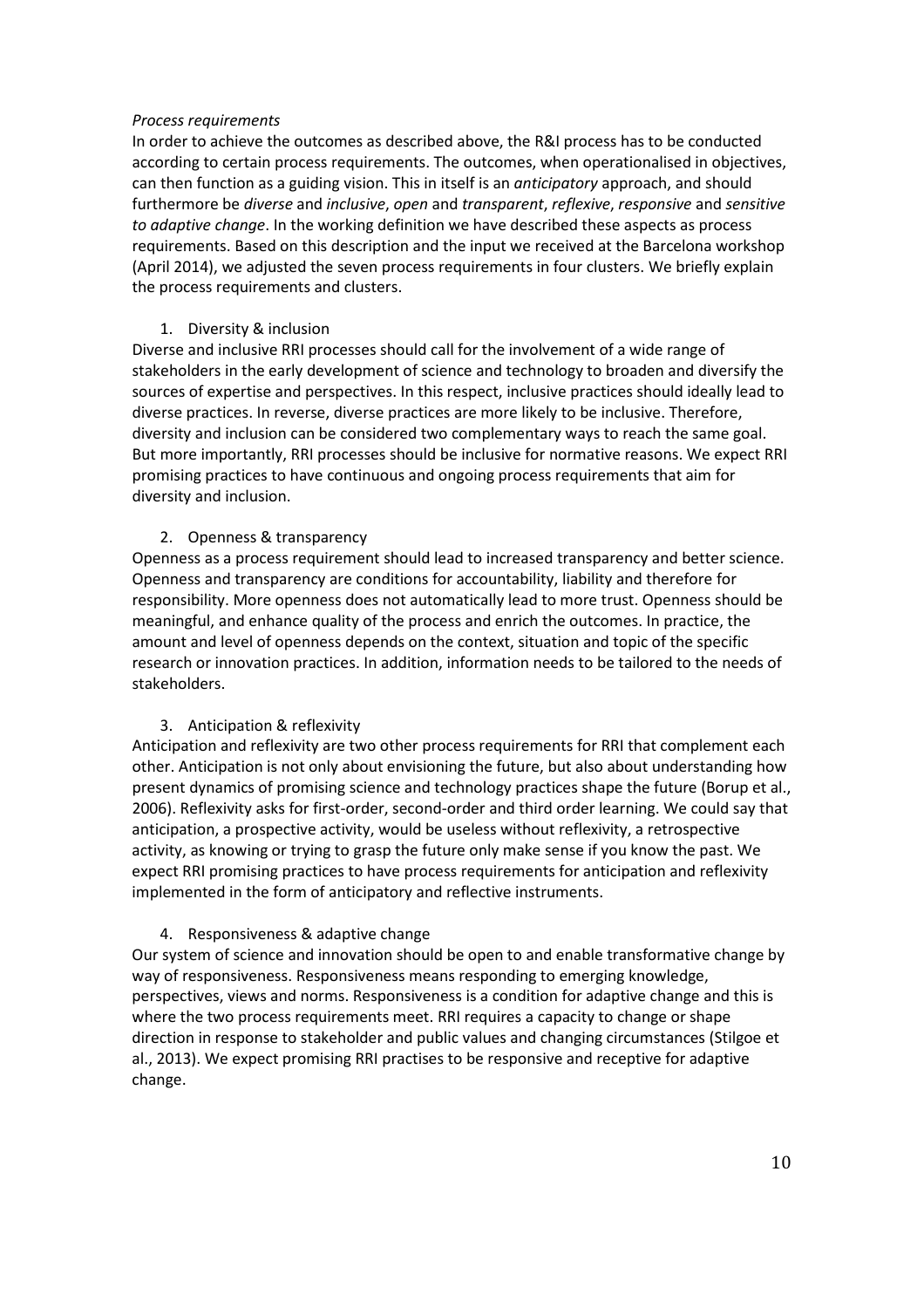## **3. RRI practices**

To make the translation from the theoretical notions of RRI to RRI in practice, the RRI Tools project should look at existing practices that might already exert some key features of our RRI working definition. Although these practices may not meet all process requirements and outcomes as formulated in our definition, much can be learned from steps that have already been made in order to move towards responsible practices. As these practices are embedded in real world context, they come across real world obstacles. Understanding these obstacles and finding solutions will add value to the theoretics of RRI and to the development of RRI Tools. Through the analysis of current practices, common relevant characteristics, weaknesses and strengths will be identified and subsequently used for the formulation of good standards for *responsible* research and innovation. By studying cases that are specific and unique and address general problems of RRI at the same time, these good standards will be usable to improve future R&I practices.

## 3.1. **What is an RRI practice?**

In order to collect RRI practices, we need to be able to recognize such practices, so the following paragraph will provide some guidance in this search.

## **3.1.1. An RRI practice is responsible**

First of all, in the exploration for responsible R&I practices, one should look for practices that take their responsibility in aiming for responsible outcomes and process requirements as explained in our working definition for RRI (Box 1). This means that RRI practices should deploy activities that strive towards sustainable, desirable and ethically acceptable future outcomes and that aim to align a wide range of actors and activities involved in R&I processes. Being responsible in R&I includes all R&I activities undertaken from start to finish of the practice, including both processes and products. In short, RRI practices should strive for acceptable outcomes, but should meet specific requirements to reach these outcomes.

### **Box 1: Responsibility**

Responsible research and innovation is a dynamic, iterative process by which all stakeholders involved in the research and innovation practice become mutually responsive to each other and share responsibility regarding the RRI outcomes and process requirements as defined below.

### *Outcomes:*

- 1. Learning outcomes
- 2. R&I outcomes
- 3. Solutions to societal challenges

### *Process requirements:*

- 1. Diversity & inclusion
- 2. Openness & transparency
- 3. Anticipation & reflexivity
- 4. Responsiveness & adaptive change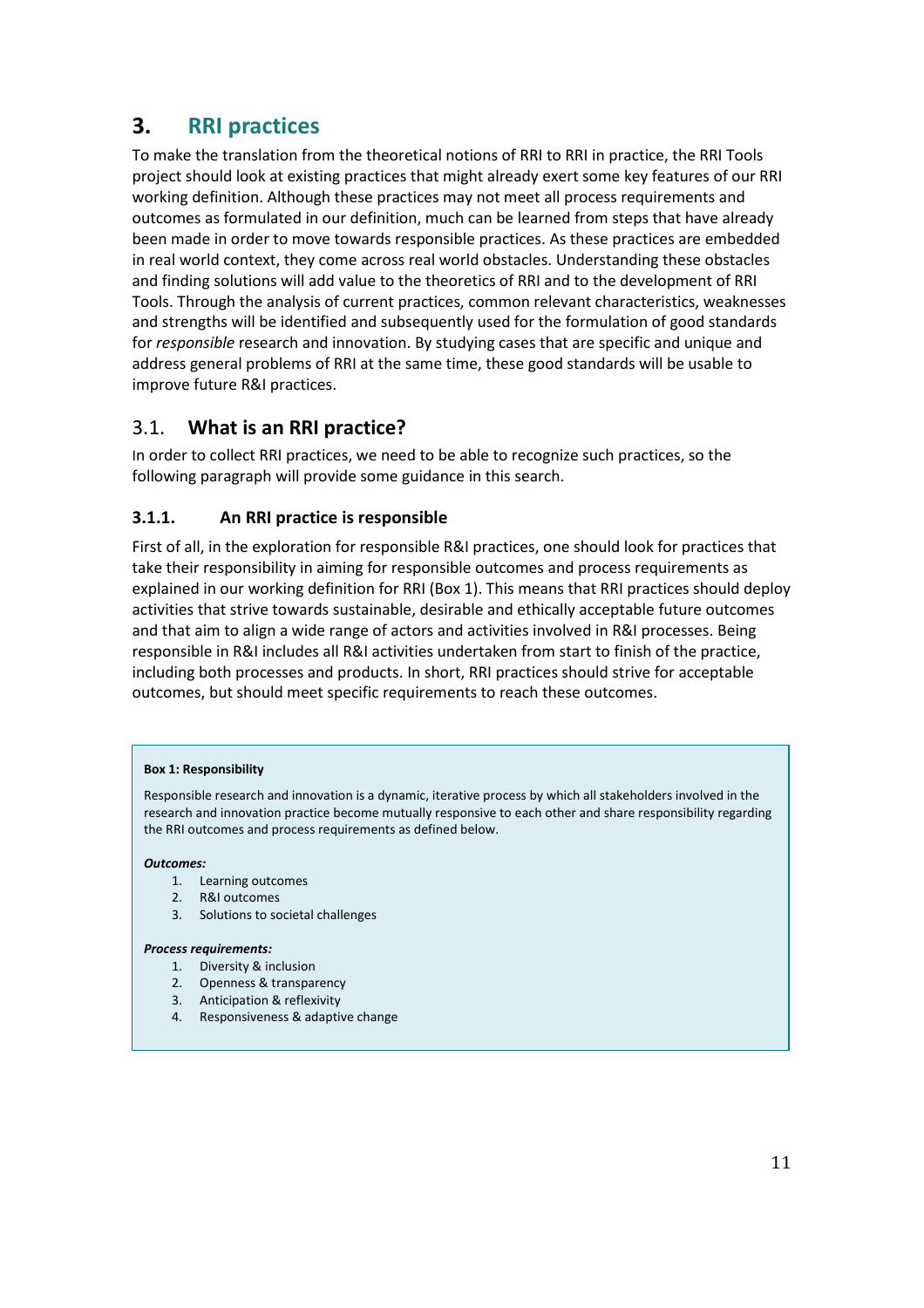## **3.1.2. An RRI practice includes both research and innovation**

Secondly, when aiming to collect responsible R&I practices, one should look for practices with a strong link to research and innovation. Promising RRI practices should have a clear research component, but should also be innovative. Although it may seem self-evident what we mean by research and innovation, viewpoints may differ substantially with regards to what research and innovation actually entail in this context. So let us indicate how we frame research and innovation and how the two relate to each other and to RRI.

The term research describes a range of systematic efforts to increase the total amount of knowledge in an area. Depending on the objective of the research, a distinction is made between basic research and applied research (Box 2). Research is traditionally conducted by professionals that are specifically trained in (scientific) research. RRI opens up the research process by enabling other stakeholders to become 'co-researchers' (Collins & Evans, 2002), which may highlight relevant questions otherwise neglected by 'experts' (Fischer, 2000).

The term innovation can relate to very diverse areas, such as products, processes, production methods, services and organisation forms or marketing. Innovation is about finding better solutions and can be defined as something original, new, and important in whatever field that breaks in to a market or society (Frankelius, 2009; Wong, 2013). This is accomplished through more effective products, processes, services, technologies, or ideas that are readily available to markets, governments and society.

Innovation can be viewed as the application of better solutions that meet new requirements, in-articulated needs, or existing needs. Therefore, innovation processes and outcomes are increasingly established through stakeholder involvement. RRI opens up the innovation process by enabling stakeholders to articulate their needs and consequently enrich the end result of research and innovation practices.

### **Box 2: Research AND Innovation**

RRI practices should contain both a research and an innovation component.

#### *Basic research:*

Characterised by experimental or theoretical work in order to acquire new knowledge in an area. At this stage, it does not yet encompass an application or concrete use of the research results.

### *Applied research:*

As basic research, applied research aims to acquire new knowledge, but with a practical and concrete objective.

#### *Innovation:*

The translation of new knowledge and ideas into practical goods or services.

## **3.1.3. An RRI practice promotes stakeholder involvement**

Stakeholder involvement is an increasingly important component of R&I practices. Therefore, we find it important to highlight the different roles and levels of influence of stakeholder involvement in R&I practices. Based on the ladder of citizen participation of Arnstein (1969), different levels of involvement are distinguished. For application in the health domain, the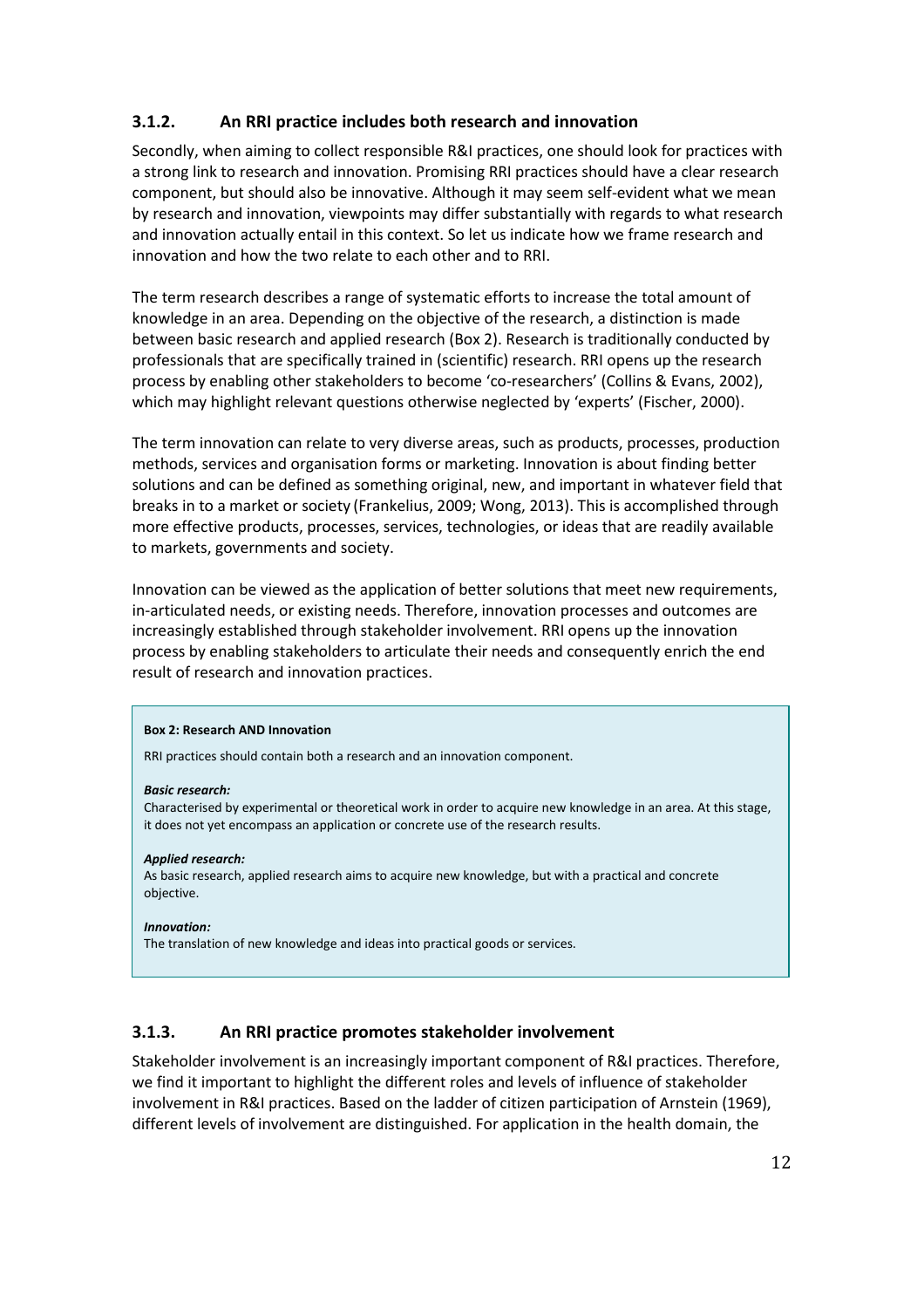ladder – originally including eight 'sports' – has been condensed to the following four levels: consultation, advice, collaboration/partnership, and control (Arnstein, 1969; Pittens, 2013). We consider this as a useful approach to identify the level of stakeholder influence in R&I practices. Note that these levels do not imply a hierarchical order; different stakeholder approaches can be more appropriate in different contexts or phases of the R&I practice.

#### **Box 3: Stakeholder involvement**

#### *Consultation:*

Stakeholders are seen as information providers but have little power to influence decisions. It is up to the conventional decision makers whether the input of the stakeholders is included in the decision-making process. Examples of consultation methods are questionnaires, interviews or focus group discussions with homogenous groups.

#### *Advice:*

Stakeholders provide advice on decisions regarding the issue at hand, as members of an advisory or decisionmaking committee. Their influence in the decision-making process is, however, not guaranteed and depends much on the group dynamics.

#### *Collaboration/partnership:*

This involves the formation of partnerships between research professionals, policy-makers and stakeholders. Stakeholder inputs are included in decision-making processes; integration of knowledge occurs. For collaboration various deliberative methods could be employed, like dialogue meetings, working sessions, citizens juries, citizens panels, the Delphi process and the Nominal Group Technique.

#### *Control:*

Here a shift in decision-making power takes place; control is transferred from researchers and policy-makers to stakeholders.

*(Based on: Pittens, C., 2013, p. 13-15)*

## 3.2. **Recognizing RRI Practices**

Now that we have addressed the Responsible aspect of RRI practices and the Research and Innovation aspects, the question of "what is a practice?" needs to be answered. At least four types of RRI practices can be distinguished: tools, projects, programmes and organisations (Box 4). Furthermore, practices of RRI can for instance be found in your local and regional surroundings. You may read about them in the newspaper or hear about it on your local or national radio news channel. Or you might find examples of RRI through your professional life. These RRI practices might be described or documented in some way such as research proposals, agendas, calls, articles, or policy documents. The classification of RRI practices will become richer when information about the practice is detailed and easily accessible. We aim to find good examples of all four types of RRI practices. In the collection phase, we purposefully keep the search for RRI practices as broad as possible. We do not want to risk neglecting possible interesting practices by putting up fixed frames beforehand.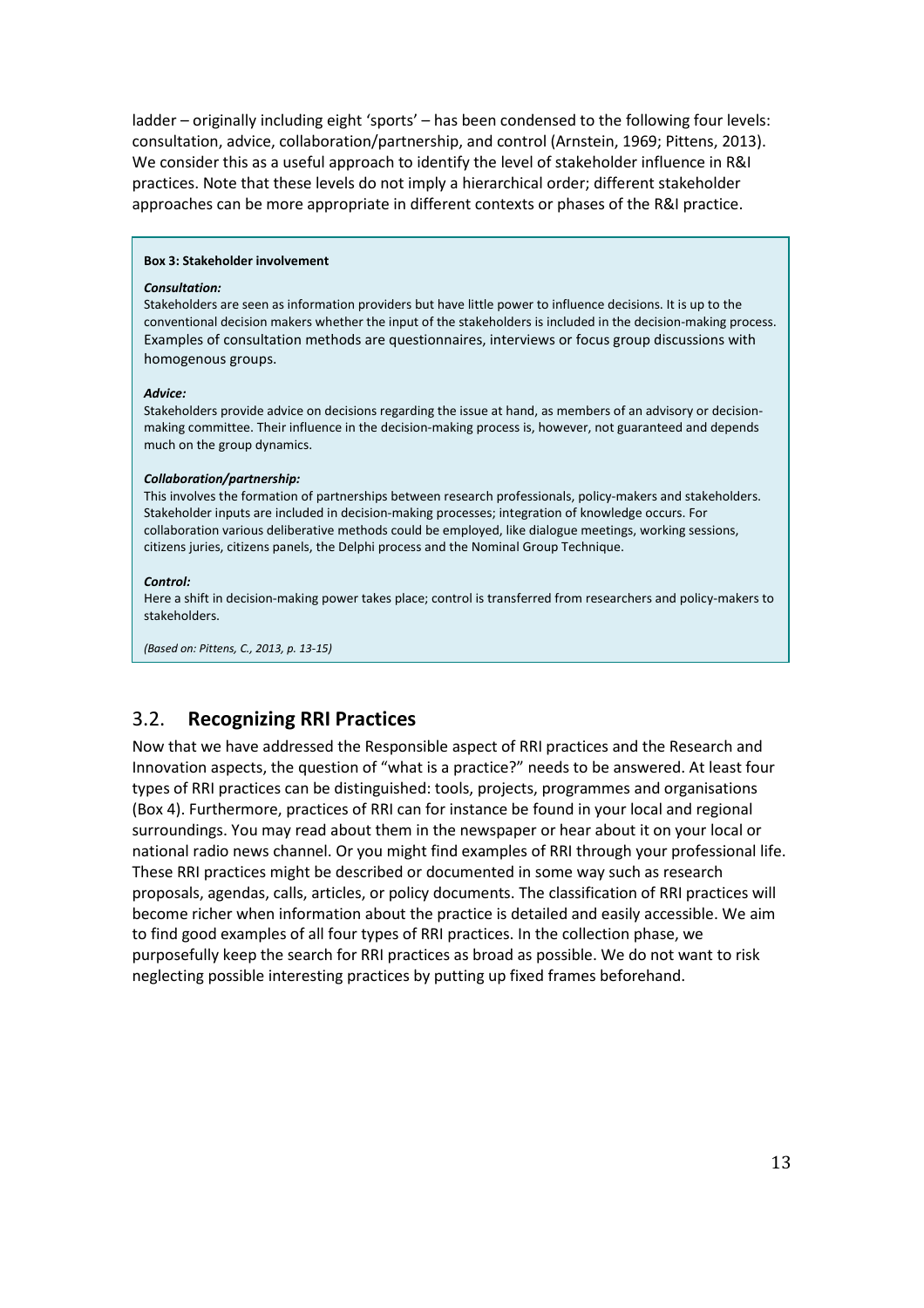#### **Box 4: RRI practice types**

#### *1. Tools*

Training modules, protocols, guidelines, public engagement methods, etc. that are used in order to support RRI processes and / or reach RRI outcomes.

#### *2. Projects*

Research projects, citizens initiatives, agenda setting projects, etc. that include RRI processes and outcomes in their practice.

#### *3. Programmes*

Regional, national and/or international policy programmes, broad societal dialogues, etc. that include RRI processes and outcomes in their practice.

#### *4. Organizations*

Companies, enterprises, foundations, governments, administrations, initiatives, etc. that have mainstreamed RRI processes and outcomes within their daily practice.

Thirdly, practices can be found within the six policy agendas (Box 5). The policy agendas may be used as a heuristic to find promising practices. The six policy agendas each have their own RRI potential; their own contribution to realizing responsible research and innovation and as such will have their own R&I practices to look for.

#### **Box 5: RRI Policy Agendas**

The six key dimensions, as referred to in the Description of Work (DoW), have been reframed as policy agendas to recognize their potential contribution to RRI in a specific policy area:

- *Ethics*
- *Governance*
- *Public Engagement*
- *Open Access*
- *Science Education*
- *Gender*

## 3.3. **When is an RRI practice promising?**

In the search for good standards for *responsible* research and innovation, 'best practices' are collected for classification and evaluation. Best practices are methods that have proved to reach better results than similar practices and are often used for the development of evidence-based practice standards because these methods can be reproduced in other contexts. RRI is a dynamic and diverse concept, and still relatively new. Therefore, it is probably too early to find evidence-based practices that could be transformed into RRI standards. Instead of searching for evidence-based practices, we aim to gather 'promising practices', a more modest level of 'best practice'; practices that work in that particular context and have the potential to be effective in other contexts as well. In the case of RRI such a practice may only exert a few of the specified process requirements and outcomes but still holds valuable information of RRI in practice. Lessons learned in these practices could help improve the translation of the rather abstract notions of RRI to practical standards and tools.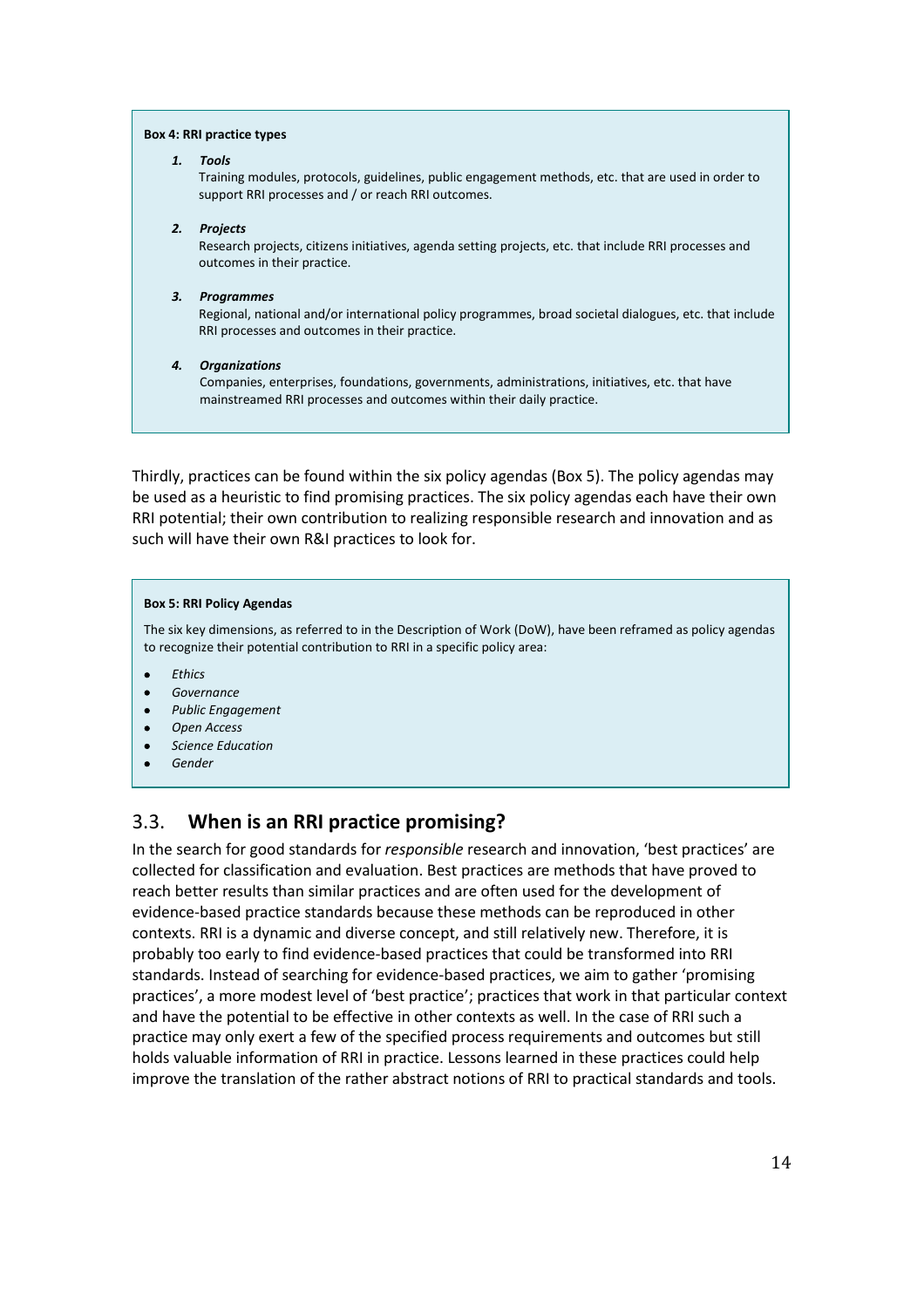In short, promising RRI practices are practices that strive towards the indicated outcomes and meet a diversity of process requirements to a considerable extent. Important is the RRI potential these practices embody. Some practices might outstand in merely one or two aspects, possibly because these aspects are the practices' focus or because the practices are embedded in a larger process, platform or project in order to really contribute to RRI. These practices could help us formulate good RRI practice standards for the aspects they excel in. Other practices might address more process requirements and outcomes. Although these process requirements and outcomes might not be all addressed satisfyingly, they could provide us with examples of how the interplay between outcomes and process requirements takes place in practice. Both forms of RRI practices could be considered promising and could be highly valuable for extracting good practice standards and can teach us much about developing, implementing and evaluating future RRI practices.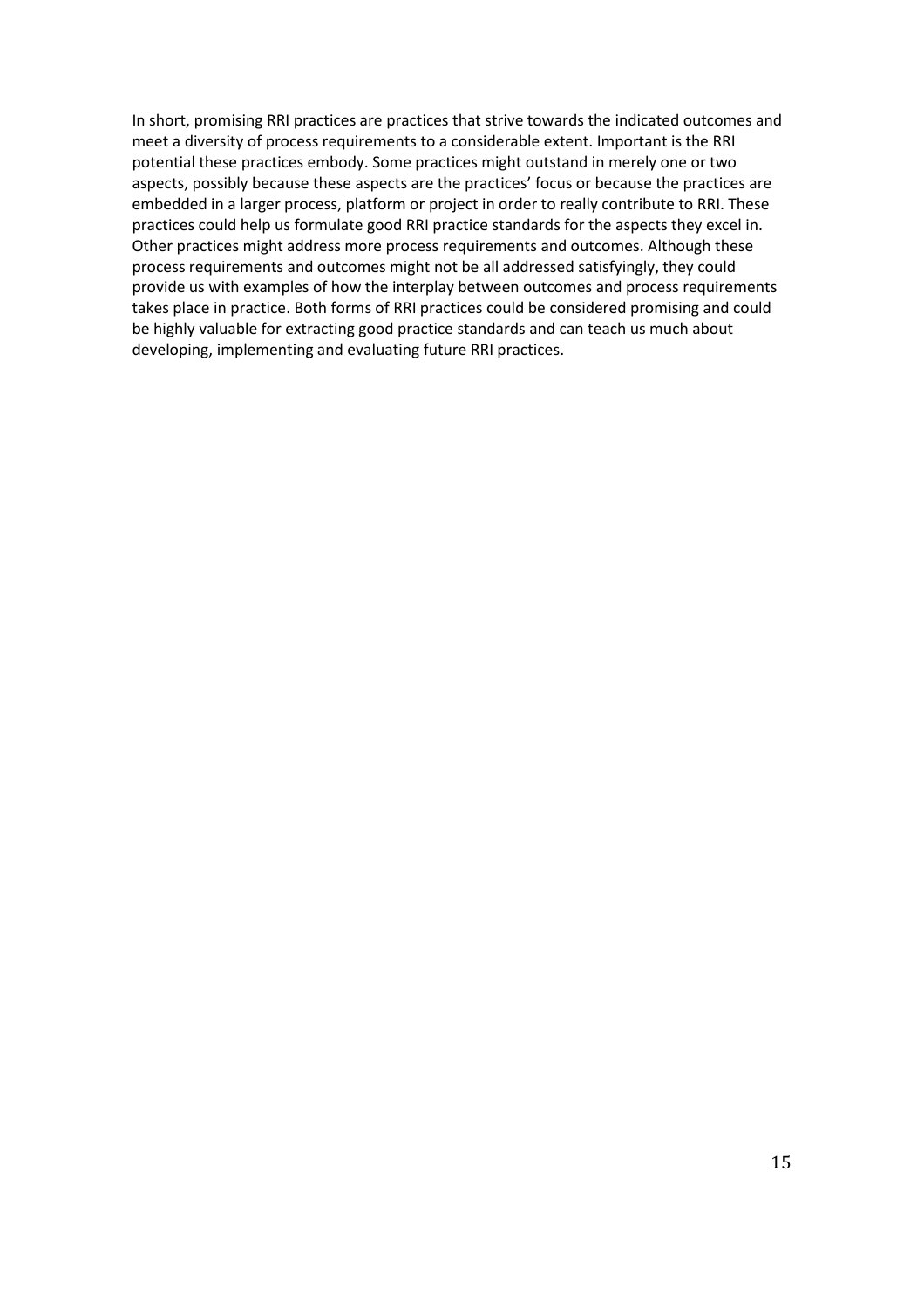## **4. Collection and classification**

In this section the method for collecting and classifying promising RRI practices will be described. Promising practices are interesting examples of how practices deal with RRI in practice. Based on their real-world experiences, good practice standards can be formulated and tools for RRI can be developed.

In order for Hubs to recognize promising RRI practices and describe them in terms of the RRI working definition, Hub coordinators received a preparatory training in Copenhagen at the end of June 2014. This training not only addressed the working definition, but also trained the Hubs in conducting the collection and classification methodology. As a preparation, the Hub coordinators were asked to choose a promising RRI practice and fill in the Hub preparation sheet Copenhagen workshop (Annex 1). The sheet was used as an assistance tool for the Hubs to get a feel for what a promising RRI practice is in terms of the RRI working definition by inquiring after the practice related to RRI outcomes, process requirements and policy agendas.

The collection and classification of promising practices will be done by the Hubs, assisted by stakeholders, in four steps (Figure 1).

- 1. Hub membes will collect promising practices in the coming months by filling in a two page Question Sheet (Annex 2) that inquires after basic information to describe the practice and assists in a first identification of its RRI potential.
- 2. The Hub coordinators will provide RRI stakeholders, whom they will meet in the Stakeholders Consultation Workshop (Months 9-10 of the project), with a Brief RRI Information Sheet (Annex 3) and invite them to also collect promising RRI practices by filling in *part A* of the Question Sheet (Annex 2, page 1) before the workshop. During the workshop the stakeholders will fill in *part B* of the Question Sheet (Annex 2, page 2). The Hubs were trained during the workshop in Copenhagen for the M9-M10 Workshops to meet the RRI stakeholders (Subtask T1.3.1 in DoW).
- 3. In this step data for the classification of the promising practices for RRI is collected. This will be done through a Questionnaire for promising RRI practices<sup>[3](#page-4-1)</sup>. In consultation with Athena Institute, every Hub will choose 5 to 8 promising practices (from the list of promising practices collected in step 2) for which they will fill in the questionnaire. Data can be collected either using literature/documents on the promising practice, and/or by interviewing a key person from the promising practice (the questionnaire can then be used as an interview guide). At the end of step 3 we will have a database of promising RRI practices available (Task T1.3 in DoW).
- 4. The objective of this step (T1.4 in DoW) is to analyze the selected promising practices in order to identify common relevant characteristics, weaknesses and strengths based on the information of the questionnaires.

Below we will describe in more detail the different steps. Steps 1 and 2 are discussed in section 4.1 Collection methodology, steps 3 is elaborated in section 4.2 Classification methodology, and step 4 in section 4.3 Analysis

<span id="page-15-0"></span><sup>3</sup> *As this section was a result of the feedback given by the Hub coordinators during the Copenhagen workshop (26-27th June 2014), it could not be added to the Annex section before the deliverable submission date.*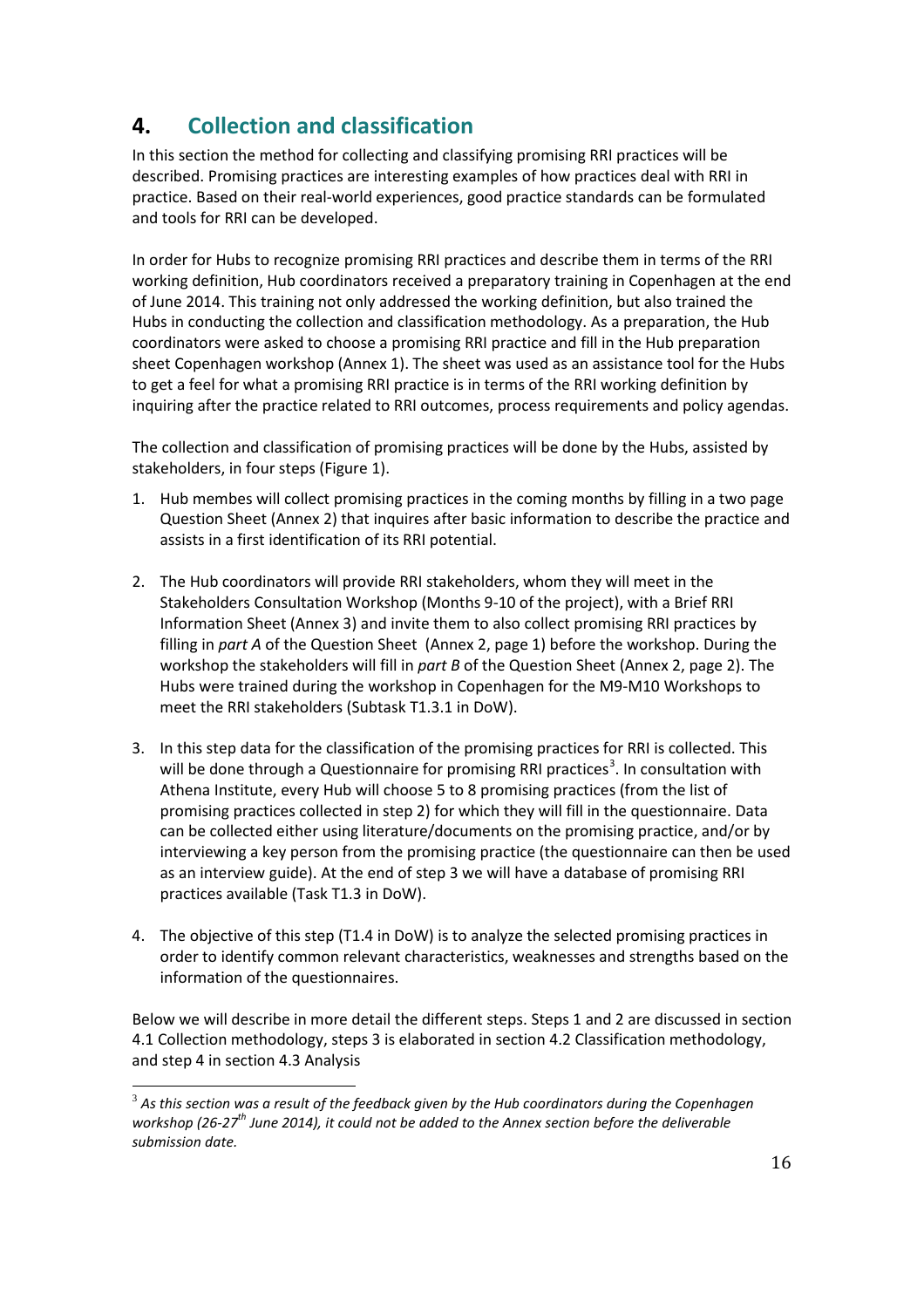Figure 1. Flowchart: steps of the collection and classification methodology

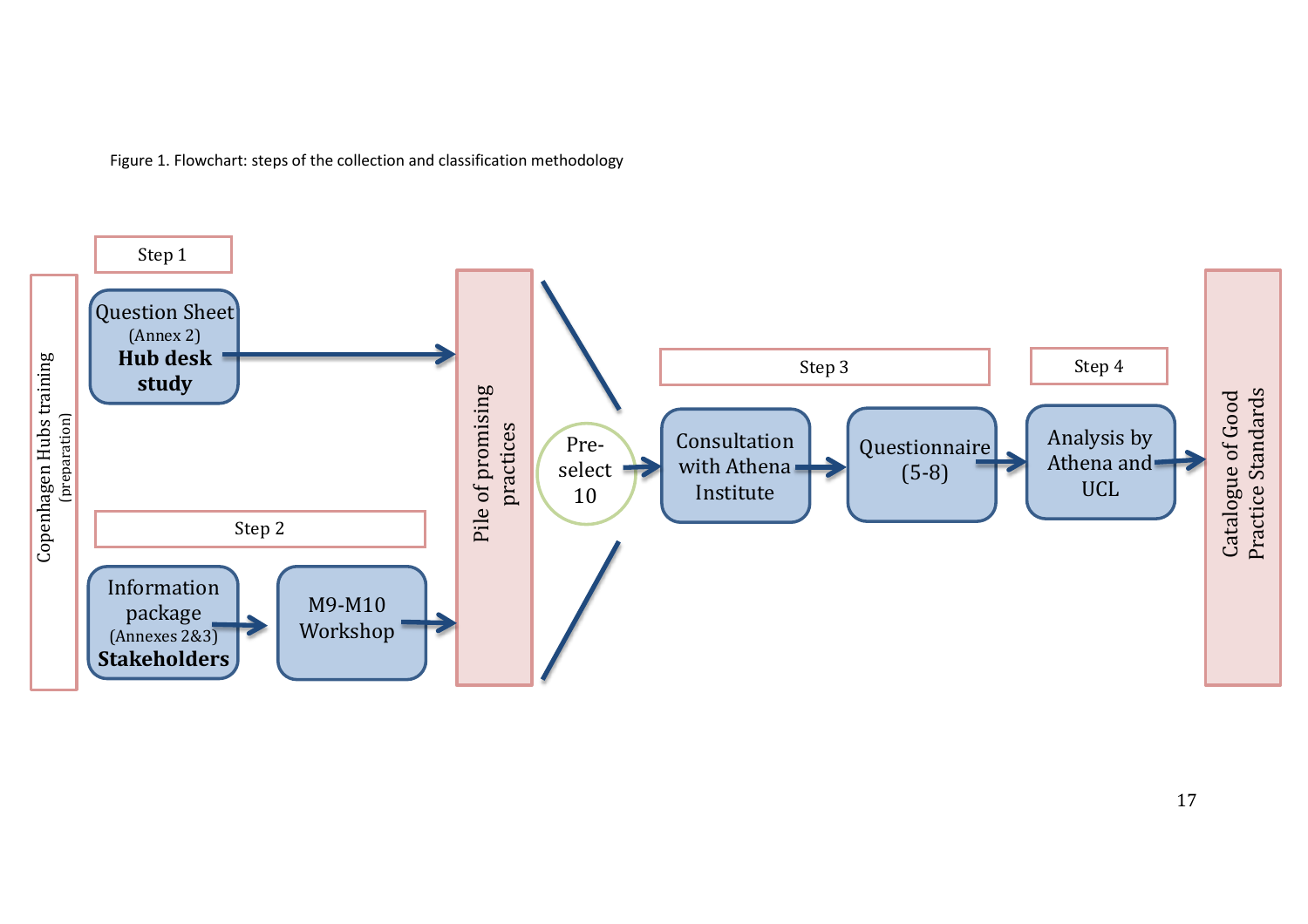## 4.1. **Collection methodology**

The collection of a first list of possible promising practices consists of two steps; the collection of promising practices by Hub members and the collection of promising practices by the stakeholders. To assist in these two steps, we developed the *RRI Information Package*, wich will be used by both Hub members and stakeholders. As the package will be used by stakeholders, it may be translated in the local language. The RRI Information Package consists of:

- 1. The Brief RRI Information Sheet (Annex 3) concretely explaining the what and why of RRI (Annex 3, page 1) and providing an overview of examples of RRI in practice<sup>[4](#page-15-0)</sup> (Annex 3, page 2).
- 2. The RRI practices Question Sheet (Annex 2, parts A and B) with questions that should be answered for all promising practices that Hubs or stakeholders think of. This question sheet will be the basis of the promising practices collection.

The whole package will be used during step 1 and step 2 of the collection and classification methodology. During the first step, Hub members will search for promising RRI practices and fill in both parts (A and B) of the Question Sheet (Annex 2) in English for every practice they find in the coming months. Part A consist of questions that refer to the organisations involved in the practice, a possible contact person and website, a short description of the practice and its aims, and a brief explanation of why the practice might be an example of RRI. Part B addresses the promising practice in light of the working definition of RRI. Hubs can start collecting promising practices by using these sheets in July, quickly after the Copenhagen workshop, and continue to do so until the M9-M10 Workshop.

In step 2, Hub members will distribute the Information Sheet (Annex 3) and part A of the Question Sheet (Annex 2, page 1) to stakeholders that will participate in the M9-M10 Workshop, with the request to think of a practice that could be an example of RRI. The stakeholders are asked to write down the name of the practice and answer some short additional questions on part A of the Question Sheet. Participants are asked to bring this information of their example of a promising practice to the M9-M10 Workshop. During the workshop the practices will be discussed and assessed in light of the RRI working definition, using part B of the Question Sheet as a basis. If this sheet is not sufficiently filled out during the workshop, the Hubs shall finish the answers afterwards. Furthermore, if the aswers are not in English, they should be translated into English by the Hubs, as they will be read and discussed by Athena Institute.

Both the results of the M9-M10 Workshop (*step 2*) and the desk study by the Hubs (*step 1*) will result in a collection of filled out Question Sheets of promising practices. Hubs will send these two page Question Sheets of all identified practices to Athena Institute a week after the M9- M10 Workshop. They will include a list of what they believe are the 10 most promising RRI practices. Athena Institute will discuss this list with each national Hub coordinator and together select 5 to 8 practices with the highest RRI potential per Hub using a preliminary version of the Questionnaire for promising RRI practices (see next section, Classification methodology).

<span id="page-17-0"></span>*<sup>4</sup> As this section was a result of the feedback given by the Hub coordinators during the Copenhagen workshop (26-27th June 2014), it could not be added to Annex 3 before the deliverable submission date.*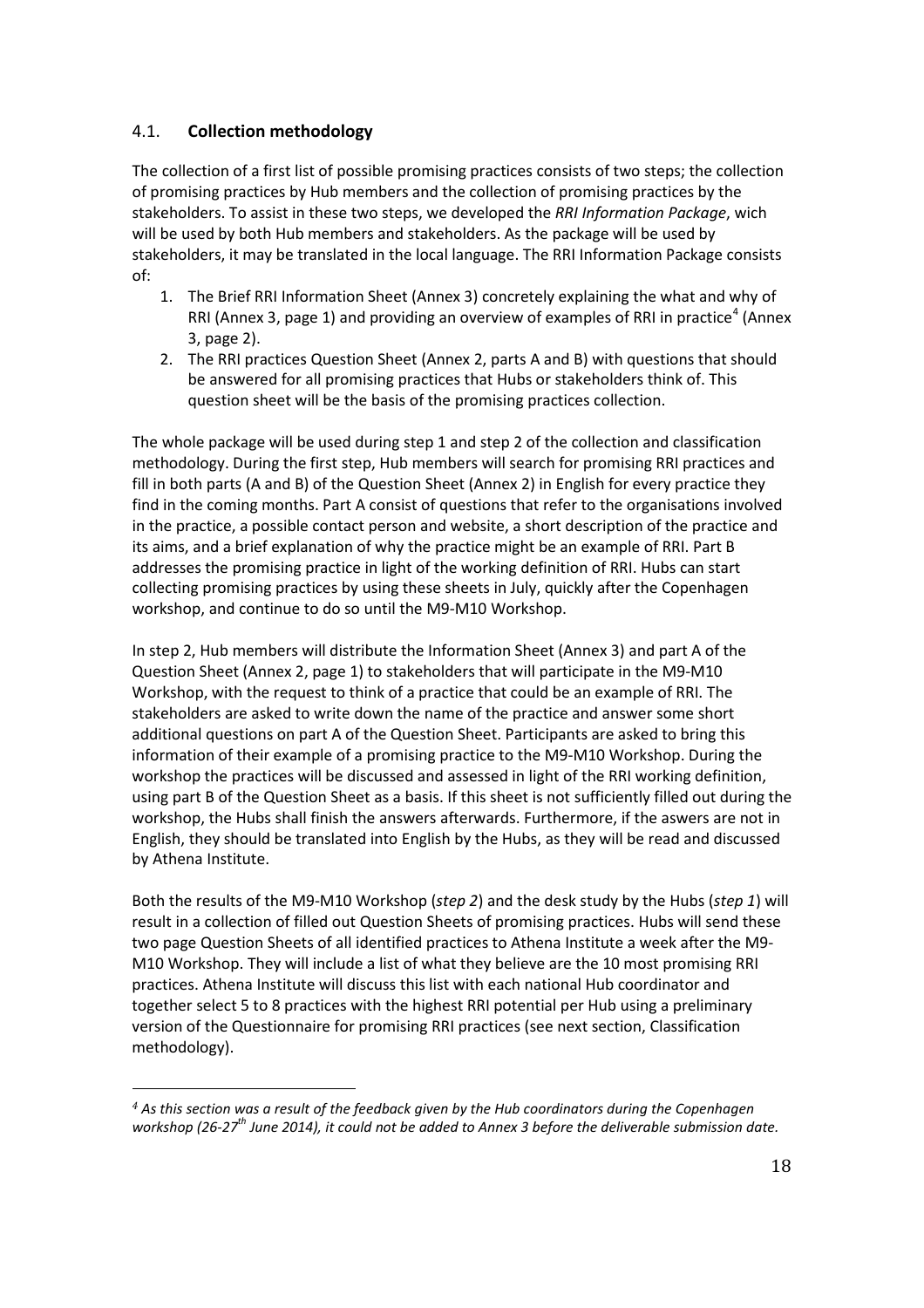

Besides the filled in Question Sheets, other data will be derived from the M9-M10 Workshops given by the 19 Hubs. The Hubs are asked to write an extensive report of the workshop, addressing the different topics of the workshop and covering all voices present in it. To guide the Hub coordinators in drawing up this part of the report and to ensure all Hubs provide similar data, a Report template of the summary (Annex 4) has been prepared with a topic list and assisting questions.

## 4.2. **Classification methodology**

During *step 3* of the collection and classification methodology, the 5 to 8 selected practices will be classified using a self-developed questionnaire: the Questionnaire for promising RRI practices<sup>[5](#page-17-0)</sup>. The questionnaires will be filled in by Hubs as soon as possible after the M9-M10 workshops.

The Questionnaire for promising practices is based on specific RRI indicators. Indicators are measurable elements of responsible research and innovation that give an indication of the amount and quality of responsible research and innovation delivered. An indicator is a signal function: it is not a direct measure of quality, but points to a particular aspect of performance and may lead to further investigation.

For the classification methodology, we chose to formulate indicators as questions, directly leading to the formation of a questionnaire<sup>5</sup>. A useful classification for these indicator questions is a division in process and outcome that we can relate precisely to the RRI working definition, as presented in section 2. Therefore, the working definition was used as the starting point of our search for RRI indicator questions. They elaborate on important aspects of the four clusters of process requirements and three clusters of outcomes. Together with some basic practical questions about the RRI practice, the questions of the questionnaire are meant to reveal the RRI potential of the practice and to gather in-depth information about RRI (a combination of process requirements and outcomes) put into practice. A few questions are formulated regarding the policy agendas (Box 5) the practice addresses or might address in the future.

We asked for the Hub coordinators' opinion regarding the practicality, content and formulation of the first draft of the questionnaire and received many comments. The feedback will lead to a revision of the Questionnaire. The revised version will be made available in the online tool SurveyMonkey® in the first half of July. Hubs will be asked to test the new online version in July and August and can send their comments to Athena Institute. The feedback will be used to finalize the Questionnaire in time for them to fill out the information about the promising RRI practices (Subtask T1.3.2 in DoW) after the M9-M10 Workshops.

In order to answer the questions of the Questionnaire in-depth, it is crucial that enough information about the 5 to 8 selected promising practices is available and accessible. Information can be found through literature search and/or interviews. Therefore, the Questionnaire will be drawn in its final form in such a way that it can be used as an interview guide as well.

<sup>5</sup> *As this section was a result of the feedback given by the Hub coordinators during the Copenhagen workshop (26-27th June 2014), it could not be added to the Annex section before the deliverable submission date.*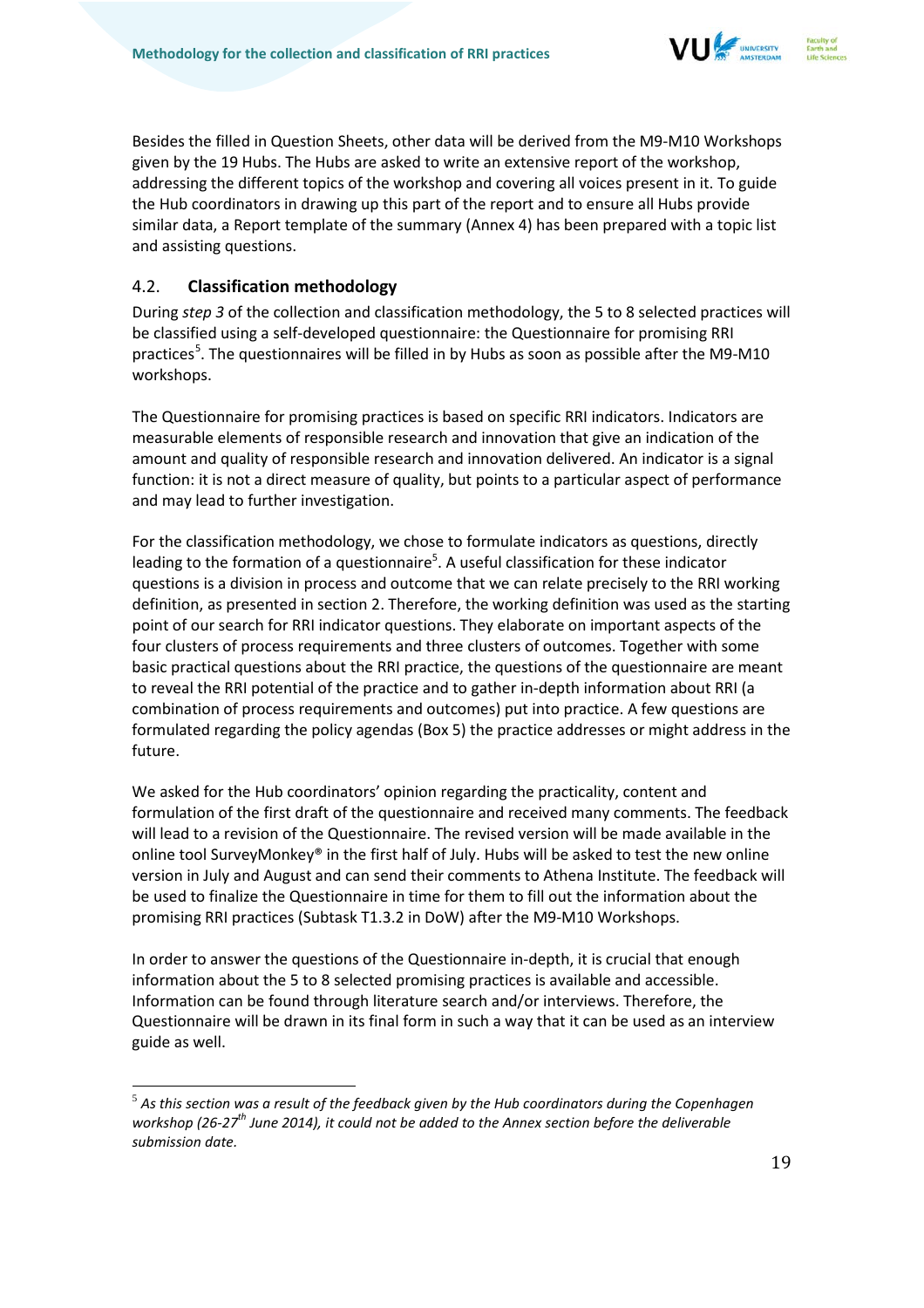

So, the filled in Questionnaires will be the major source for the next step of promising RRI practices classification. Through the classification we aim to make a mapping of promising practices from which lessons can be drawn in order to formulate good practice standards, which are necessary to develop tools for the RRI Toolkit.

## 4.3. **Analysis**

*Step 4* of the collection and classification methodology entails the analysis of the data that will be collected by the Hubs in the months to come. This data consists of the filled in Question Sheets, the filled in Questionnaires and the Reports of the M9-M10 Workshops given by the Hubs. The analysis will be done by Athena Institute and University College London in November and December (M11-M12 of the project) 2014. The results of this analysis will be used for finalizing the working definition and for the development of the catalogue of good practice standards.

We expect to analyse around 100-150 promising practices (19 Hubs, each delivering about 5 to 8 questionnaires). By the analysis of the questionnaires, common relevant characteristics, weaknesses and strengths will be identified, leading to the development of good practice standards. From the 100-150 promising practices, Athena Institute and University College London will select the 10 'best' practices. These 10 best practices will be analysed deeper by extra literature search and interviews and will be used as show cases in the RRI Toolkit.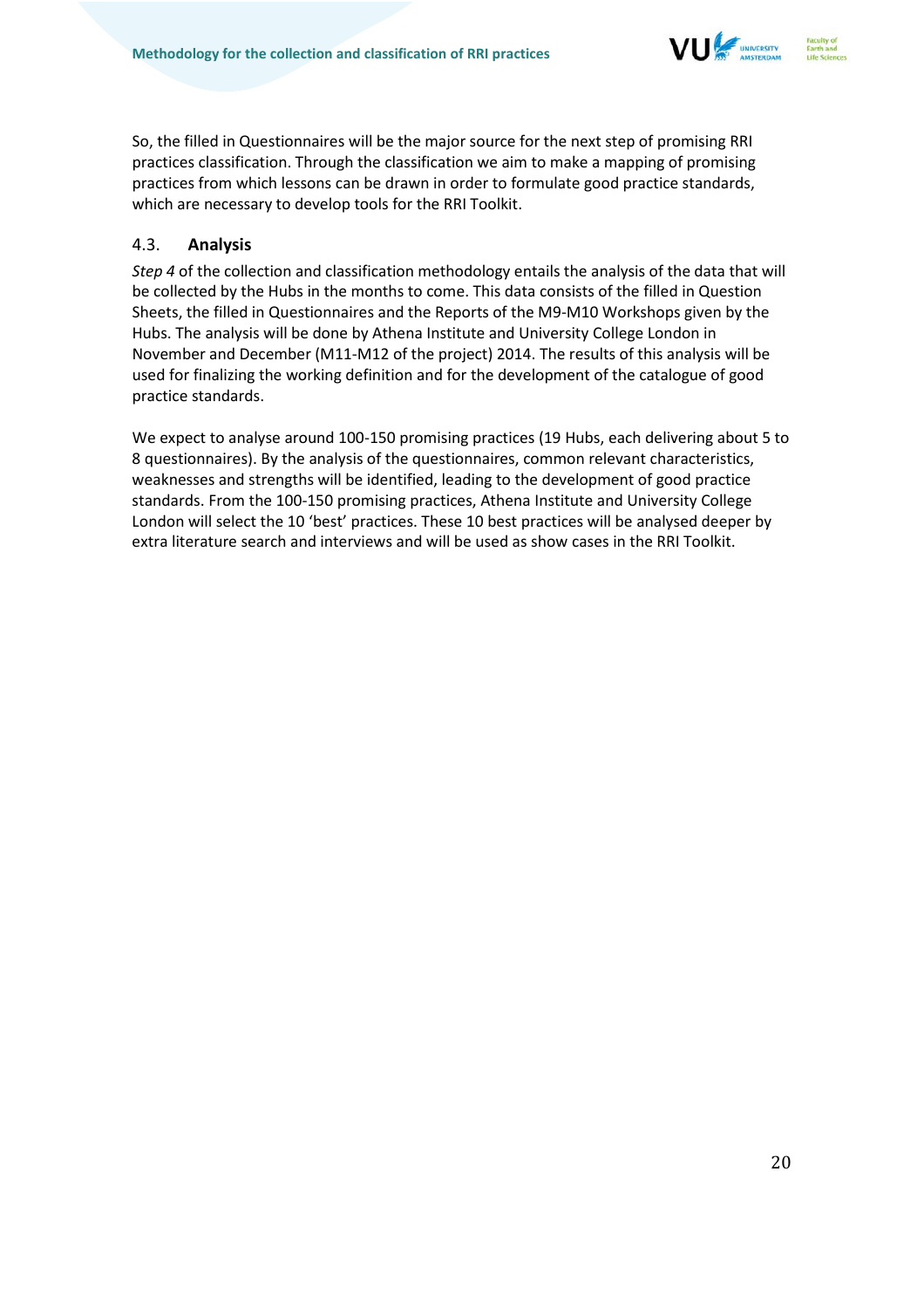

## **5. References**

- Arnstein, S. R. (1969). A ladder of citizen participation. *Journal of the American Institute of Planners*, *35*(4), 216–224.
- Barben, D., Fisher, E., Selin, C., & Guston, D. H. (2008). Anticipatory Governance of Nanotechnology: Foresight, Engagement, and Integration. In E. J. Hackett, O. Amsterdamska, M. E. Lynch, & J. Wajcman (Eds.), *Handbook of Science and Technology Studies* (Third Edit., pp. 979–1000).
- Borup, M., Brown, N., Konrad, K., & Lente, H. (2006). The sociology of expectations in science and technology. *Technology Analysis & Strategic Management*, *18*(3-4), 285–298.
- Broerse, J. E. W., Roelofsen, A., Boon, W. P. C., & Kloet, R. R. (2010). Stakeholder interaction within research consortia on emerging technologies: Learning how and what? *Research Policy*, *40*(3), 341–354.
- Collins, H. M., & Evans, R. (2002). The Third Wave of Science Studies: Studies of Expertise and Experience. *Social Studies of Science*, *32*(2), 235–296.
- Fischer, F. (2000). *Citizens, Experts, and the Envrionment: The Polictics of Local Knowledge*. Duke University.
- Frankelius, P. (2009). Questioning two myths in innovation literature. *The Journal of High Technology Management Research*, *20*(1), 40–51. doi:10.1016/j.hitech.2009.02.002
- Guston, D. H. (2013). Understanding "Anticipatory Governance." *Social Studies of Science*, *44*(2), 218–242.
- Owen, R., Macnaghten, P., & Stilgoe, J. (2012). Responsible research and innovation: From science in society to science for society, with society. *Science and Public Policy*, *39*(6), 751–760.
- Pittens, C. (2013). *Knowledge co-production in health research , policy and care practice; patient involvement in health-related decisions*. Vrije Universiteit.
- Schön, D. A., & Rein, M. (1994). *Frame Reflection: Toward the Resolution of Intractable Policy Controversies*. New York: Basic Books.
- Stilgoe, J., Owen, R., & Macnaghten, P. (2013). Developing a framework for responsible innovation. *Research Policy*, *42*(9), 1568–1580.
- Sutcliffe, H. (2011). A report on Responsible Research & Innovation.
- The Council of the European Union (2006). *Review of the EU Sustainable Development Strategy (EU SDS) - Renewed Strategy* (pp. 1–29).
- Wong, S. K. S. (2013). Environmental Requirements, Knowledge Sharing and Green Innovation: Empirical Evidence from the Electronics Industry in China. *Business Strategy and the Environment*, *338*(September 2012), 321–338.
- von Schomberg, R. (2007). *From the ethics of technology towards an ethics of knowledge policy & knowledge assessment*. Brussels.
- von Schomberg, R. (2011). Prospects for Technology Assessment in a framework of Responsible Research and Innovation. In M. Dusseldorp & R. Beecroft (Eds.), *Technikfolgen abschätzen lehren: Bildungspotenziale transdisziplinärer Methoden* (pp. 1– 19). Wiesbaden: Vs Verlag.
- von Schomberg, R. (2013). A vision of responsible research and innovation. In R. Owen, J. Bessant, & M. Heintz (Eds.), *Responsible Innovation: managing the responsible emergence of science and innovation in society* (pp. 51–74). West Sussex: John Wiley and Sons Ltd.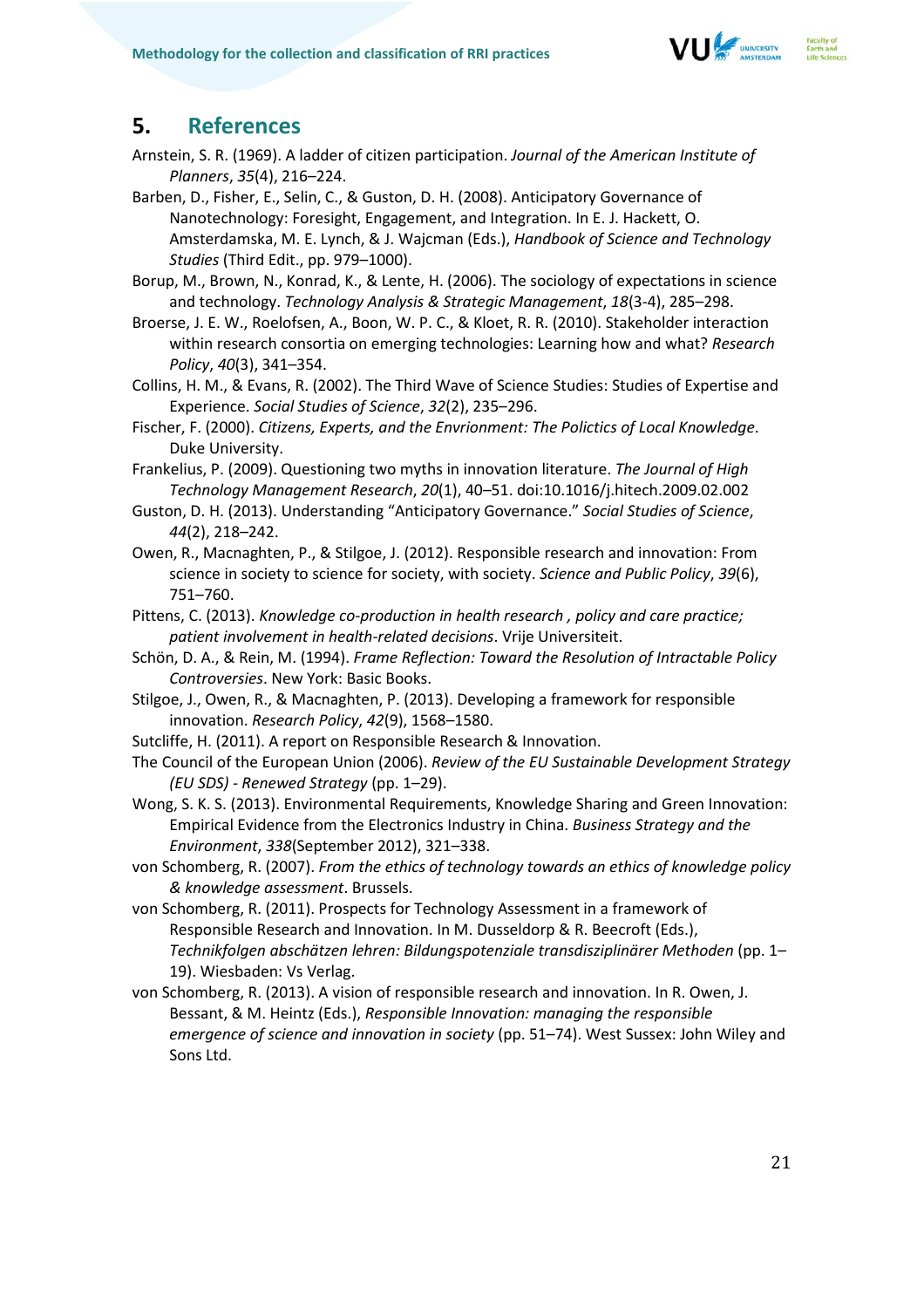## **6. Annexes**

## *Annex 1. Hub preparation sheet Copenhagen workshop*

Use this sheet to make a short description of one practice you find particularly promising or otherwise interesting with respect to Responsible Research and Innovation. For every section, we have added some guiding questions based on the Background Note to the Working Definition. Use these questions to formulate your practice description only if they apply. Not all questions will pertain to the practice you have selected.

<TITLE OF SELECTED PRACTICE>

### **Description of the practice**

For this section, be guided by the following questions:

- At which level does the practice take place? The level of 1) regional, national or international research and innovation systems, 2) organizations and institutions or 3) local research and innovation projects and agendas?
- What is the aim of this practice?
- How are the members of the practice fulfilling the aims (methodology)?
- Why do you think it is a practice of responsible research and innovation?

### **Outcomes**

For this section we refer to the outcomes as described in the Background Note (p. 11). Be guided by the following questions:

- Is there any form of learning on the side of either the scientific or societal actors involved in this practice? Please explain.
- To what extent do you think the practice strives towards R&I processes and products that are ethically acceptable, socially desirable or sustainable? Please explain.
- To what extent does this R&I practice departs from a societal challenge? Please explain.
- Are there any other outcomes of this practice that you think are characteristic for RRI?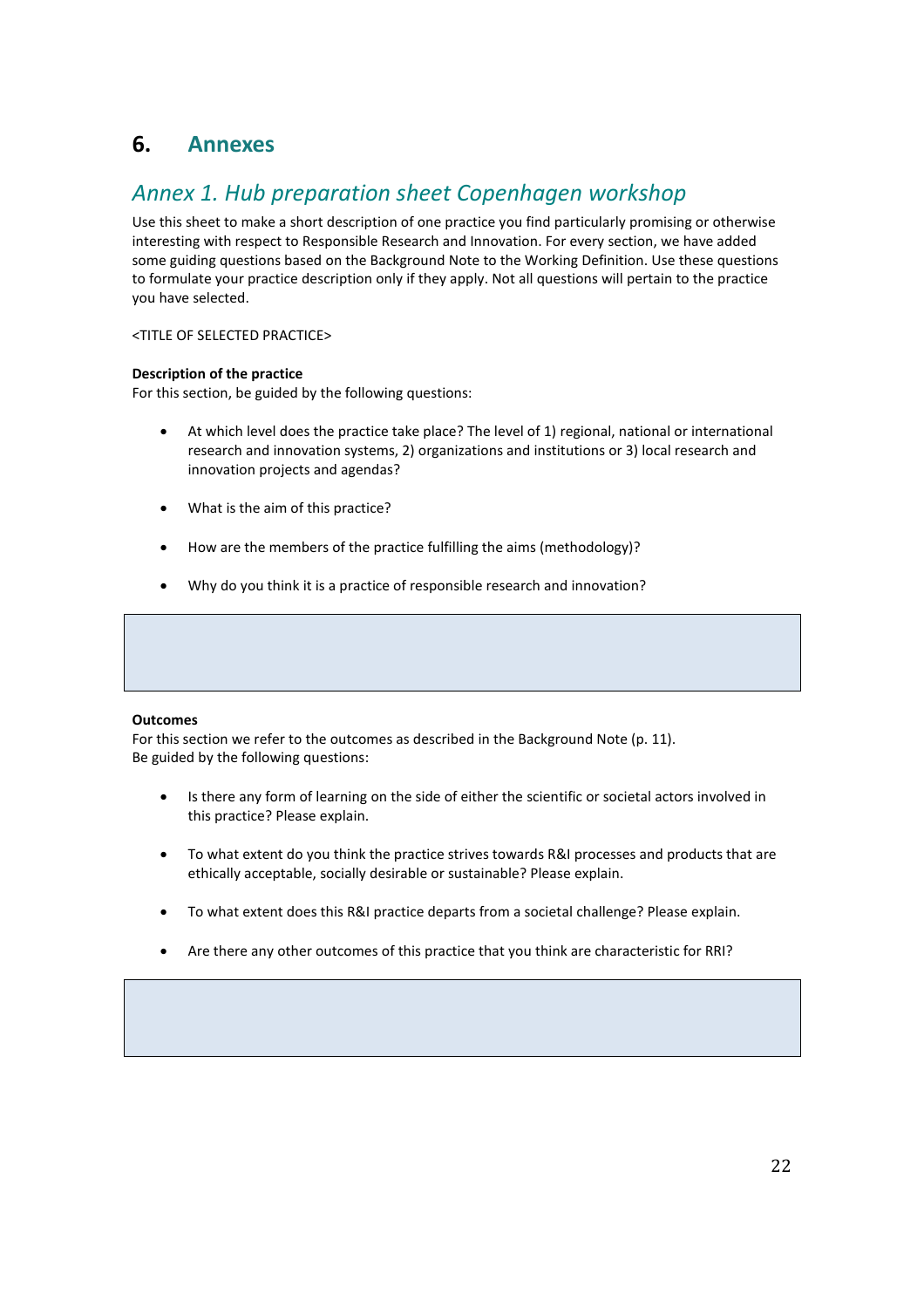

### **Process requirements**

For this section we refer to the process requirements as described in the Background Note (p. 16). Be guided by the following questions:

- Is there any form of inclusion of societal stakeholders? Does the practice strive for diversity?
- How does this practice address openness and transparency?
- How does the practice shape the anticipation of future consequences and/or reflection on underlying values and ideals?
- Does the practice contribute to adaptive change?

### **Relation to policy agendas**

For this section we refer to the policy agendas as described in the Background Note (p. 21). You can be guided by the following questions:

- Does this practice relate to one or more policy agendas?
- Do you think this is a cross-cutting practice?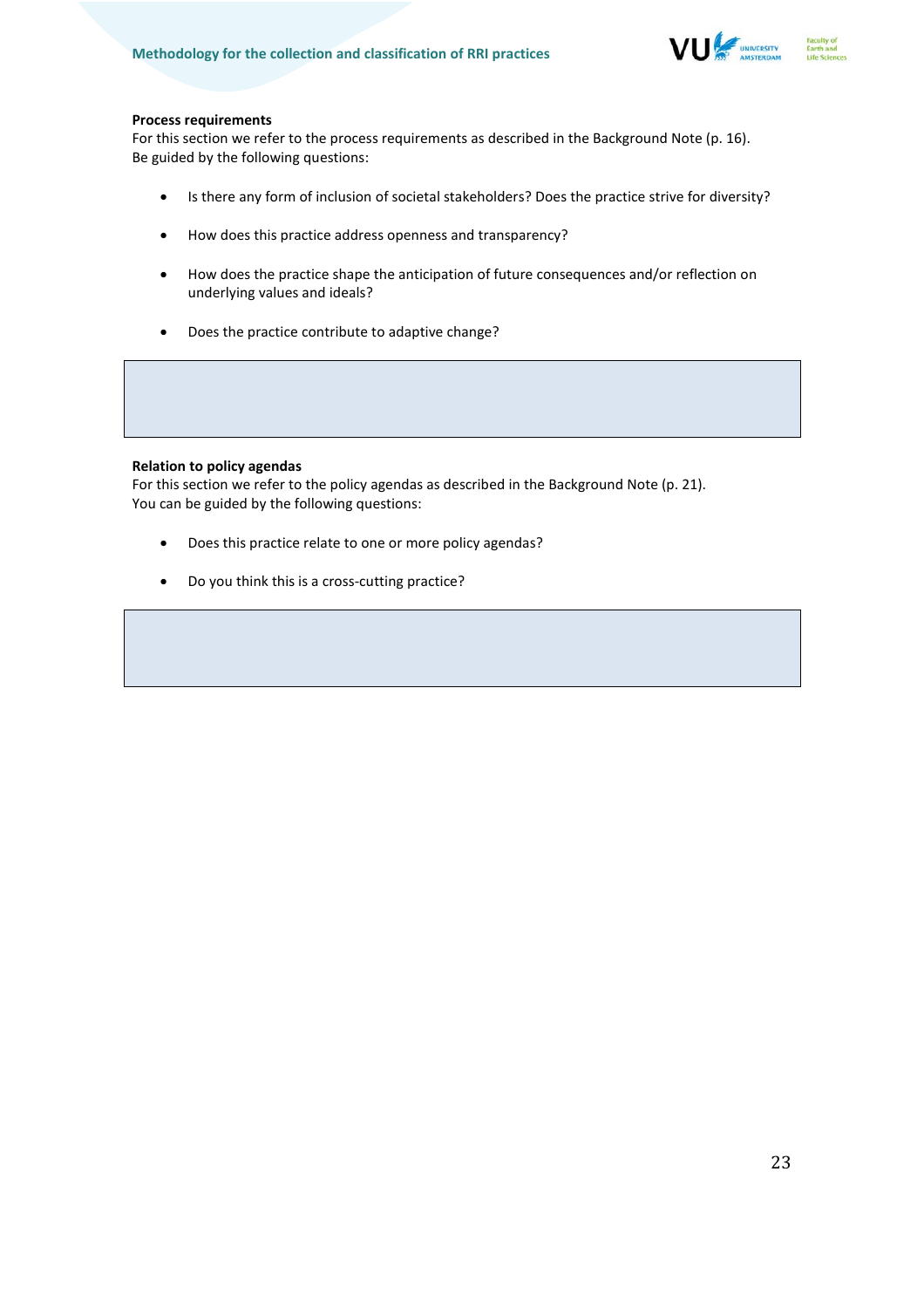

## *Annex 2. Promising RRI practice Question Sheet*

## *Part A*

After reading the information sheet on Responsible Research and Innovation (RRI), can you think of an existing practice that might be an example of RRI? Could you please note down some information about that practice and bring it to the workshop?

| Name / Title:                                              |                                                                                                                                                                                                                                                                                                                                                                                                                                                                                                                                                                                                     |
|------------------------------------------------------------|-----------------------------------------------------------------------------------------------------------------------------------------------------------------------------------------------------------------------------------------------------------------------------------------------------------------------------------------------------------------------------------------------------------------------------------------------------------------------------------------------------------------------------------------------------------------------------------------------------|
| Organisation(s)<br>involved:                               |                                                                                                                                                                                                                                                                                                                                                                                                                                                                                                                                                                                                     |
| <b>Website of practice:</b>                                |                                                                                                                                                                                                                                                                                                                                                                                                                                                                                                                                                                                                     |
| <b>Contact person:</b>                                     |                                                                                                                                                                                                                                                                                                                                                                                                                                                                                                                                                                                                     |
| <b>Aims to contribute</b><br>to:                           | Health, demographic change<br>$\Box$<br>Climate action,<br>$\Box$<br>and wellbeing;<br>environment, resource<br>efficiency and<br>Food security, sustainable<br>$\Box$<br>agriculture and forestry,<br>raw materials;<br>marine and maritime and<br>Europe in a changing world<br>ш<br>inland water research and the<br>- inclusive, innovative and<br>reflective societies;<br>bio-economy;<br>Secure societies -<br>Secure, clean and efficient<br>n.<br>$\Box$<br>protecting freedom and<br>energy;<br>security of Europe and its<br>Smart, green and integrated<br>П<br>citizens.<br>transport; |
| <b>General description:</b><br>(aims, activities,<br>etc.) |                                                                                                                                                                                                                                                                                                                                                                                                                                                                                                                                                                                                     |
| What makes this<br>practice an example<br>of RRI?          |                                                                                                                                                                                                                                                                                                                                                                                                                                                                                                                                                                                                     |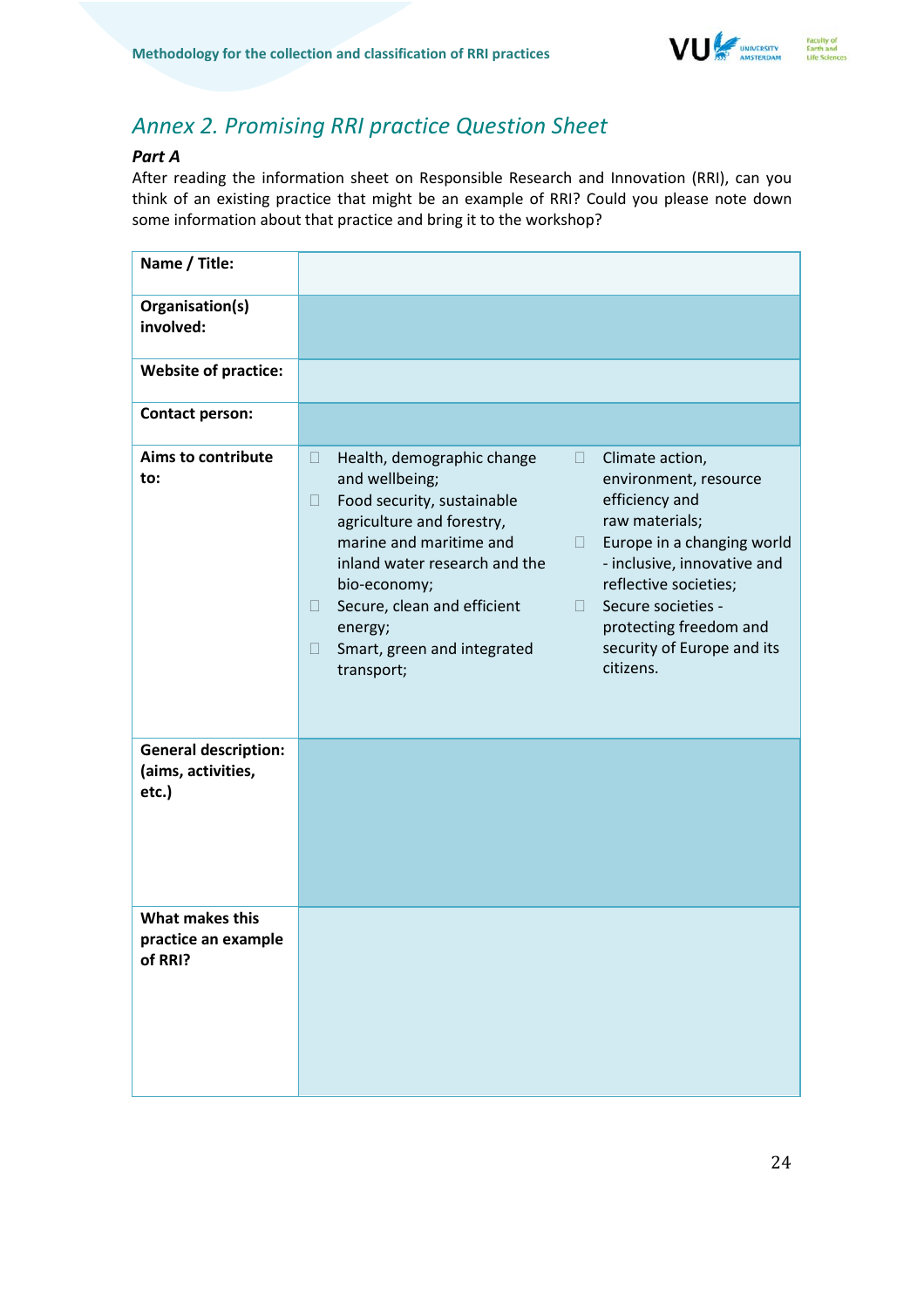

## *Part B*

Additional questions about the promising practice that relate to the RRI working definition. This part is filled in by the national Hub coordinators to collect promising practices and by stakeholders during the workshop.

| <b>Which RRI policy</b><br>agenda(s) is or are<br>addressed by the<br>practice?<br>(more answers<br>possible) | □ Public engagement<br>$\square$ Ethics<br>□ Science education<br>$\Box$ Open access<br>□ Gender<br>$\Box$ Governance<br>$\Box$ Other, namely |
|---------------------------------------------------------------------------------------------------------------|-----------------------------------------------------------------------------------------------------------------------------------------------|
| What are the strong                                                                                           |                                                                                                                                               |
| points of the<br>practice in terms of                                                                         |                                                                                                                                               |
| process                                                                                                       |                                                                                                                                               |
| requirements?                                                                                                 |                                                                                                                                               |
| What are the weak                                                                                             |                                                                                                                                               |
| points of the<br>practice in terms of                                                                         |                                                                                                                                               |
| process                                                                                                       |                                                                                                                                               |
| requirements?                                                                                                 |                                                                                                                                               |
|                                                                                                               |                                                                                                                                               |
|                                                                                                               |                                                                                                                                               |
|                                                                                                               |                                                                                                                                               |
| To what extent are                                                                                            | <b>Engaged publics</b><br>◨                                                                                                                   |
| the RRI outcomes                                                                                              | Responsible actors<br>П                                                                                                                       |
| explicitly<br>addressed/reached                                                                               | Responsible institutions<br>П                                                                                                                 |
| in the course of the                                                                                          | Ethically acceptable outcomes<br>П<br>Sustainable outcomes                                                                                    |
| practice?                                                                                                     | $\Box$<br>Socially desirable outcomes<br>П                                                                                                    |
|                                                                                                               | Solutions to societal challenges, namely<br>П                                                                                                 |
|                                                                                                               |                                                                                                                                               |
| Please explain                                                                                                |                                                                                                                                               |
|                                                                                                               |                                                                                                                                               |
|                                                                                                               |                                                                                                                                               |
|                                                                                                               |                                                                                                                                               |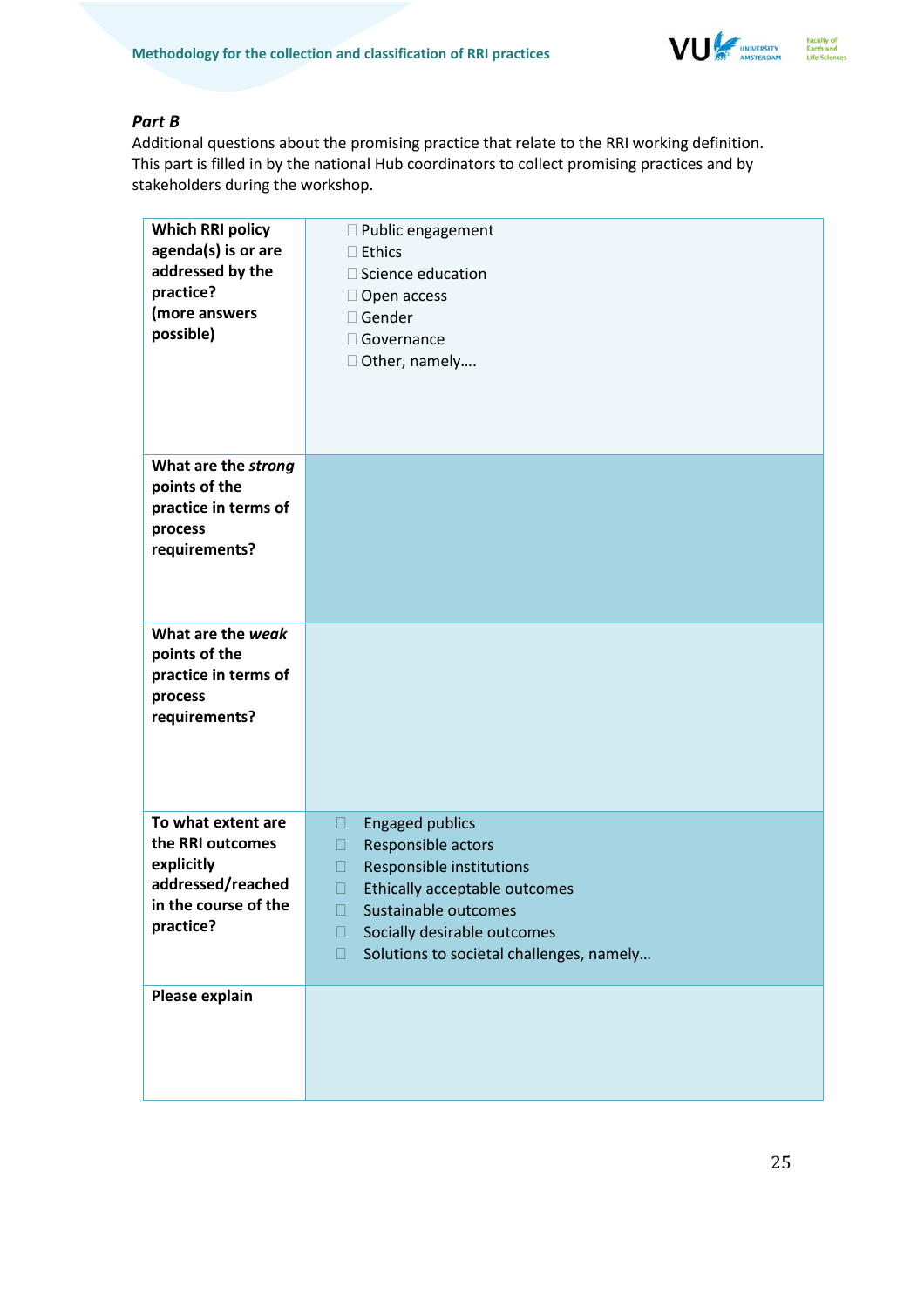

## *Annex 3. Brief RRI Information Sheet*

### *What is responsible research and innovation?*

Research and innovation constantly change our world. From the Internet and mobile phones, to climate change and new cancer treatments, science and technology have the potential to transform our lives. These developments also create new risks and new ethical dilemmas. Responsible Research and Innovation (RRI) seeks to bring these issues into the open, anticipate the consequences and directions of research and innovation and involve society in discussing how science and technology can help create the kind of world and future we want.

### *Why responsible research and innovation?*

Increasingly powerful science and technology have granted humans unprecedented scope to intervene in our surroundings, from altering ecosystems and the Earth's climate at the global scale to manipulating the minute building blocks of matter and life itself. In addition, as a society, we face great challenges – from healthy ageing to sustainability, from global health to resource security. Research and innovation have the power to tackle these challenges, but their success is not guaranteed.

Research and innovation will always be at least partly unpredictable, but this does not excuse irresponsibility. Understanding and taking responsibility for these developments goes well beyond just science and scientists. Such developments profoundly affect all our lives. The direction and purpose of research and innovation, the distribution of its outcomes (both positive and negative), the uses of new technologies and maintaining a focus on solving pressing problems are matters that we, as a society, need to discuss and choose together.

### *What should responsible research and innovation look like?*

RRI is not one thing. It will vary across institutions, cultures and areas of science and technology. However, it will have one key, central feature: it will put the needs of ordinary citizens at its centre. Companies will still need to make profits in a market economy, but RRI will re-orientate research from "can this make money?" to "how can this fulfil the needs of society within the market?".

## *What about "fundamental" research?*

Fundamental research is not aimed exclusively at meeting the immediate, material needs of society. The deep insights into the world in which we live – from sub-atomic to universal scales, from the microbiotic to the global environment – are a vital part of human culture. RRI applies to all stages and aspects of research, including fundamental research. It demands that the knowledge gained be open and accessible to all, and that its starting point be engagement with as many of the world's citizens, who want to participate in creating that new knowledge, as possible.

### *Whose needs, whose challenges?*

How, then, to uncover the needs of our fellow citizens? Over the last few decades, we have seen many experiments that foster involvement of the public in discussions and policy decisions regarding science, collaboration between scientists, ethicists and social scientists, open source and user-driven innovation, citizen science and more besides. We should encourage such experiments, join them up and encourage the institutions that fund, regulate and govern science and innovation to respond to them.

RRI means experimenting further and improving upon existing practice. It means paying close attention to current developments, be they positive efforts by scientists to take responsibility for emerging technologies, or institutional and cultural barriers that are stopping progress. RRI also encompasses research ethics, gender and other forms of inclusion, open access to scientific data and publications, and scientific education. Scientists and innovators should be encouraged to take responsibility for the futures they help shape. But the responsibility is not individual, nor is it theirs alone. The challenge is to find collective ways to take care of the future.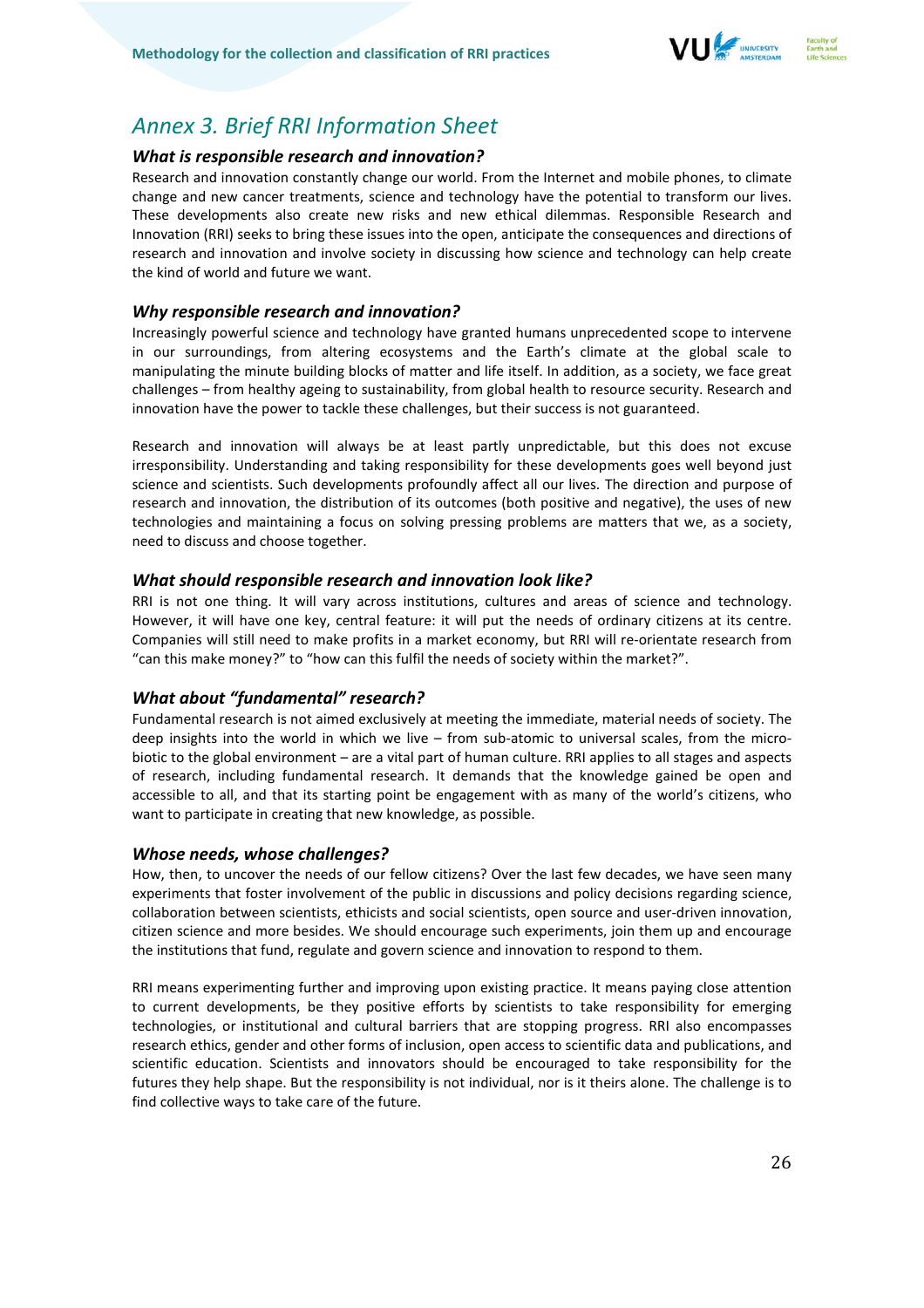

## **Promising practice examples**

*As this section was a result of the feedback given by the Hub coordinators during the Copenhagen*  workshop (26-27<sup>th</sup> June 2014), it could not be added before the deliverable submission date.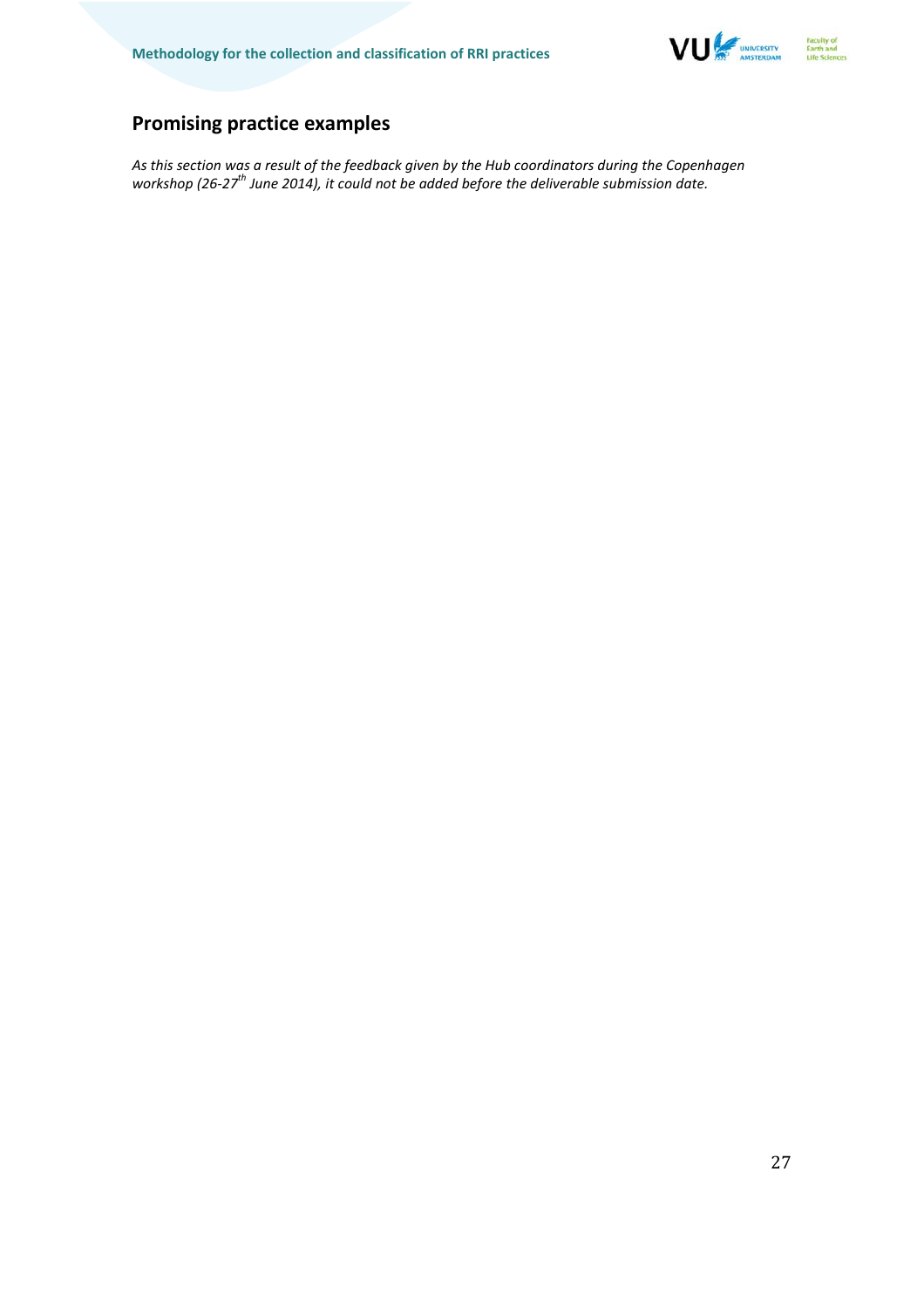

## *Annex 4. M9-M10 Workshop Reporting Template*

## **Session 2 (RRI working definition) template**

| <b>Working definition</b>                                |                                                                                                                                                                                                                                                    |  |
|----------------------------------------------------------|----------------------------------------------------------------------------------------------------------------------------------------------------------------------------------------------------------------------------------------------------|--|
| <b>Exercise 1:</b><br>The RRI working definition         | Add photos of the visualizations                                                                                                                                                                                                                   |  |
|                                                          | Summarize (or translate) information below:                                                                                                                                                                                                        |  |
|                                                          | Provide a small summary of the discussion:<br><address aspects="" aspects<br="" definition;="" most="" of="" relevant="" the="" working="">outside the four clusters that might be missing; other important<br/>questions or remarks&gt;</address> |  |
|                                                          |                                                                                                                                                                                                                                                    |  |
| <b>Exercise 2:</b><br><b>Experiences of participants</b> | Add photos of the visualizations                                                                                                                                                                                                                   |  |
|                                                          | Summarize (or translate) information below:                                                                                                                                                                                                        |  |
|                                                          | Provide a small summary of the discussion:<br><elaborate from="" keywords="" on="" post-its=""></elaborate>                                                                                                                                        |  |